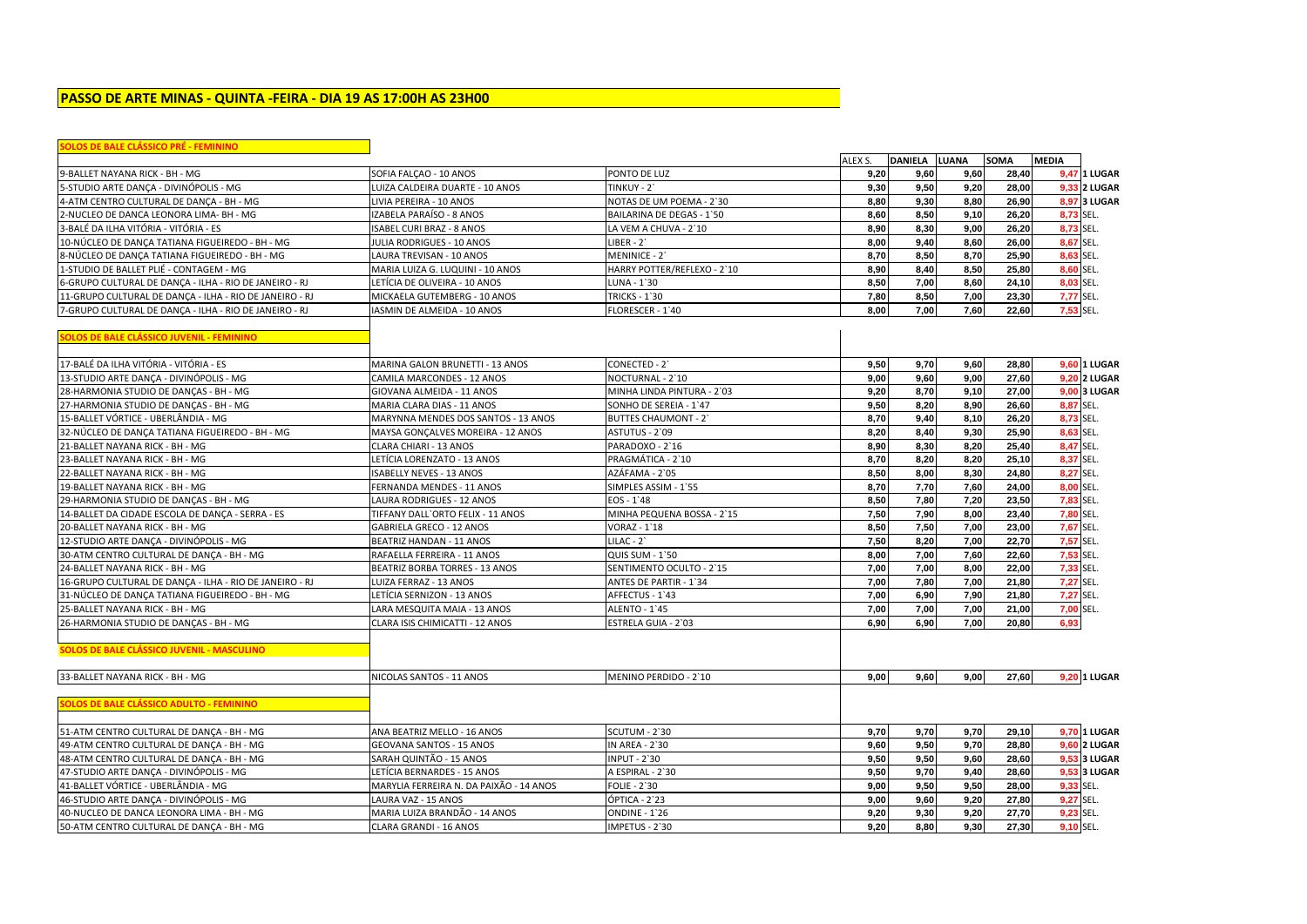| 44-GRUPO CULTURAL DE DANÇA - ILHA - RIO DE JANEIRO - RJ                                | ESTHER MONTEIRO - 15 ANOS                                       | FUGA DE SI - 1'40             | 8,90 | 9,20 | 8,50 | 26,60 | 8,87 SEL.                                                                                  |
|----------------------------------------------------------------------------------------|-----------------------------------------------------------------|-------------------------------|------|------|------|-------|--------------------------------------------------------------------------------------------|
| 42-BALÉ DA ILHA VITÓRIA - VITÓRIA - ES                                                 | CLAUDIA FERNADES MASSARO - 14 ANOS                              | MEU CAMINHO - 2'              | 8,50 | 7,90 | 9,00 | 25,40 | 8,47 SEL.                                                                                  |
| 51C - NUCLEO CULTURAL DE DANÇA ILHA - RIO JANEIRO-RJ                                   | MARIA LUIZA MUNIZ 14 ANOS                                       | <b>LIBERTE - 1'40</b>         | 8,00 | 8,50 | 8,70 | 25,20 | 8,40 SEL.                                                                                  |
| 43-GRUPO CULTURAL DE DANCA - ILHA - RIO DE JANEIRO - RJ                                | ÉRIKA NISTALDO - 15 ANOS                                        | <b>SONHOS - 2`03</b>          | 8,90 | 7.00 | 8,80 | 24,70 | 8,23 SEL.                                                                                  |
| 38-GRUPO CULTURAL DE DANÇA - ILHA - RIO DE JANEIRO - RJ                                | HELENA LIMA - 16 ANOS                                           | NOVEMBRO - 2`36               | 8,90 | 6,90 | 8,80 | 24,60 | 8,20 SEL.                                                                                  |
| 36-BALLET NAYANA RICK - BH - MG                                                        | VALENTINA MOROSOLI - 14 ANOS                                    | CAMINHOS PARA UM CORPO - 2'30 | 8,50 | 6,90 | 7,50 | 22,90 | 7,63 SEL.                                                                                  |
| 39-ESPAÇO CULTURAL MICHELLE SALIBA - BH - MG                                           | HELOÍSA FRANÇA - 16 ANOS                                        | INCONSCIENTE SENTIMENTO - 3'  | 9,00 | 6,90 | 7,00 | 22,90 | 7,63 SEL.                                                                                  |
| 45-NÚCLEO ARTÍSTICO - BH - MG                                                          | GABRIELA CORRÊA - 15 ANOS                                       | INQUIETUDE - 1'30             | 8,50 | 7,00 | 7,20 | 22,70 | 7,57 SEL.                                                                                  |
| 37-BALLET NAYANA RICK - BH - MG                                                        | LUANA MACHADO - 14 ANOS                                         | UM PEDAÇO DE MIM - 2`10       | 8,70 | 6,90 | 7,00 | 22,60 | 7,53 SEL.                                                                                  |
| 35-BALLET NAYANA RICK - BH - MG                                                        | LAIS PAIVA-14 ANOS                                              | MINHA ESSENCIA - 2'00         | 7,50 | 7,00 | 7,50 | 22,00 | 7,33 SEL.                                                                                  |
| 34-BALLET NAYANA RICK - BH - MG                                                        | CAMILA NOGUEIRA - 14 ANOS                                       | SINUOSO - 2'30                | 7,50 | 6,90 | 6.90 | 21,30 | 7.10 SEL.                                                                                  |
| SOLOS DE BALE CLÁSSICO ADULTO - MASCULINO                                              |                                                                 |                               |      |      |      |       |                                                                                            |
| 52-ATM CENTRO CULTURAL DE DANÇA - BH - MG                                              | JOSÉ ABÍLIO NERI - 15 ANOS                                      | EFFUGERE - 2`50               | 9.00 | 9,60 | 8,70 | 27,30 | 9,10 1 LUGAR                                                                               |
| <b>SOLOS DE BALE CLÁSSICO AVANÇADO - FEMININO</b>                                      |                                                                 |                               |      |      |      |       |                                                                                            |
|                                                                                        |                                                                 |                               |      |      |      |       |                                                                                            |
| 57-ATM CENTRO CULTURAL DE DANÇA - BH - MG                                              | CAMILA RAMALHO - 18 ANOS                                        | SILEO - 2'30                  | 9,00 | 9,50 | 9,70 | 28,20 | <b>9,40 1 LUGAR</b>                                                                        |
| 58-ATM CENTRO CULTURAL DE DANÇA - BH - MG                                              | LORENA LORENZATO - 17 ANOS                                      | <b>SENSUS - 2'30</b>          | 8,70 | 9,40 | 8,90 | 27,00 | <b>9,00 2 LUGAR</b>                                                                        |
| 60-NÚCLEO ARTÍSTICO - BH - MG                                                          | SOFIA RESENDE - 17 ANOS                                         | VITÓRIA DE SAMOTRÁCIA - 2'30  | 8,90 | 8,50 | 9,00 | 26,40 | 8,80 3 LUGAR                                                                               |
| 61-BALLET VÓRTICE - UBERLÂNDIA - MG                                                    | ISABELLA ALCANTARA SOUSA - 17 ANOS                              | POP - 1'30                    | 8,70 | 8,30 | 9,00 | 26,00 | 8,67 SEL.                                                                                  |
| 56-BALLET NAYANA RICK - BH - MG                                                        | JÚLIA GASPAR BOTELHO - 18 ANOS                                  | ÁTIMO - 2`30                  | 9,00 | 8,40 | 8,50 | 25,90 | 8,63 SEL.                                                                                  |
| 59-ATM CENTRO CULTURAL DE DANÇA - BH - MG                                              | FERNANDA YASMIN - 17 ANOS                                       | FRAGILIS - 2'30               | 8,20 | 7,50 | 8,70 | 24,40 | 8,13 SEL.                                                                                  |
| 55-BALLET NAYANA RICK - BH - MG                                                        | MARIA JÚLIA MAZALA - 18 ANOS                                    | UM MINUTO PARA MIM - 1'55     | 8,50 | 7,80 | 7,70 | 24,00 | 8.00 SEL.                                                                                  |
| 62-NÚCLEO DE DANÇA TATIANA FIGUEIREDO - BH - MG                                        | CAROLINA CARVALHO - 17 ANOS                                     | PONTO CEGO - 3                | 8,80 | 7,90 | 7,00 | 23,70 | 7,90 SEL.                                                                                  |
| 53-BALLET NAYANA RICK - BH - MG                                                        | LUÍZA BARBOSA - 22 ANOS                                         | SUSPIROS NOTURNOS - 1'40      | 8,00 | 6,90 | 7,00 | 21,90 | 7,30 SEL.                                                                                  |
| DUOS DE BALE CLÁSSICO - PRÉ<br>63-GRUPO CULTURAL DE DANÇA - ILHA - RIO DE JANEIRO - RJ | LETÍCIA DE OLIVEIRA - 10 A. CONC<br>MATHEUS GIFFONI - 10A. CONC | ENCONTRO - 2`16               | 7,90 | 7,00 | 8.60 | 23,50 | 7,83 3 LUGAR                                                                               |
| DUOS DE BALE CLÁSSICO - JUVENIL                                                        |                                                                 |                               |      |      |      |       |                                                                                            |
| 64-BALÉ DA ILHA VITÓRIA - VITÓRIA - ES                                                 |                                                                 |                               |      |      |      |       |                                                                                            |
|                                                                                        | IZABEL CERUTTI DUTRA - 13A. CONC                                |                               |      |      |      |       |                                                                                            |
|                                                                                        | MARIA JULIA VON RANDOW BASÍLIO - 13A. CONC                      | TARDE DE FÉRIAS - 2'30        | 7,00 | 6,90 | 7,20 | 21,10 |                                                                                            |
|                                                                                        |                                                                 |                               |      |      |      |       |                                                                                            |
| <b>DUOS DE BALE CLÁSSICO - ADULTO</b>                                                  |                                                                 |                               |      |      |      |       |                                                                                            |
|                                                                                        |                                                                 |                               |      |      |      |       |                                                                                            |
| 65-GRUPO CULTURAL DE DANÇA - ILHA - RIO DE JANEIRO - RJ                                | ESTHER MONTEIRO - 15 A. CONC                                    |                               |      |      |      |       |                                                                                            |
|                                                                                        | MATHEUS LIMA - 22 A. N CONC                                     | REFLEXOS - 3                  | 6,90 | 7,00 | 7,50 | 21,40 |                                                                                            |
| <b>DUOS DE BALE CLÁSSICO - AVANÇADO</b>                                                |                                                                 |                               |      |      |      |       |                                                                                            |
| 66-BALLET NAYANA RICK - BH - MG                                                        | JÚLIA GASPAR BOTELHO - 18 A. CONC.                              |                               |      |      |      |       |                                                                                            |
|                                                                                        | MARIA JÚLIA MAZALA - 18A. CONC.                                 | MARIA MARIAS - 2`30           | 8,60 | 8,80 | 8,80 | 26,20 |                                                                                            |
|                                                                                        |                                                                 |                               |      |      |      |       |                                                                                            |
| 67-NÚCLEO DE DANÇA TATIANA FIGUEIREDO - BH - MG                                        | CAROLINA CARVALHO - 17 ANOS - CONC                              |                               |      |      |      |       |                                                                                            |
|                                                                                        | EMANUELLA MELO - 18 ANOS - CONC                                 | AKAI ITO - 3                  | 7,00 | 7,90 | 7,00 | 21,90 |                                                                                            |
|                                                                                        |                                                                 |                               |      |      |      |       |                                                                                            |
| 68-ATM CENTRO CULTURAL DE DANÇAS - BELO HORIZONTE - MG                                 | PEDRO LOPES - 23 ANOS<br>RENAN LEMOS - 23 ANOS                  | CORVUS - 3'                   | 9.00 | 9,60 | 9,00 | 27,60 | 7,03 3 LUGAR<br>7,13 3 LUGAR<br><b>8,73 2 LUGAR</b><br>7,30 3 LUGAR<br><b>9,20 1 LUGAR</b> |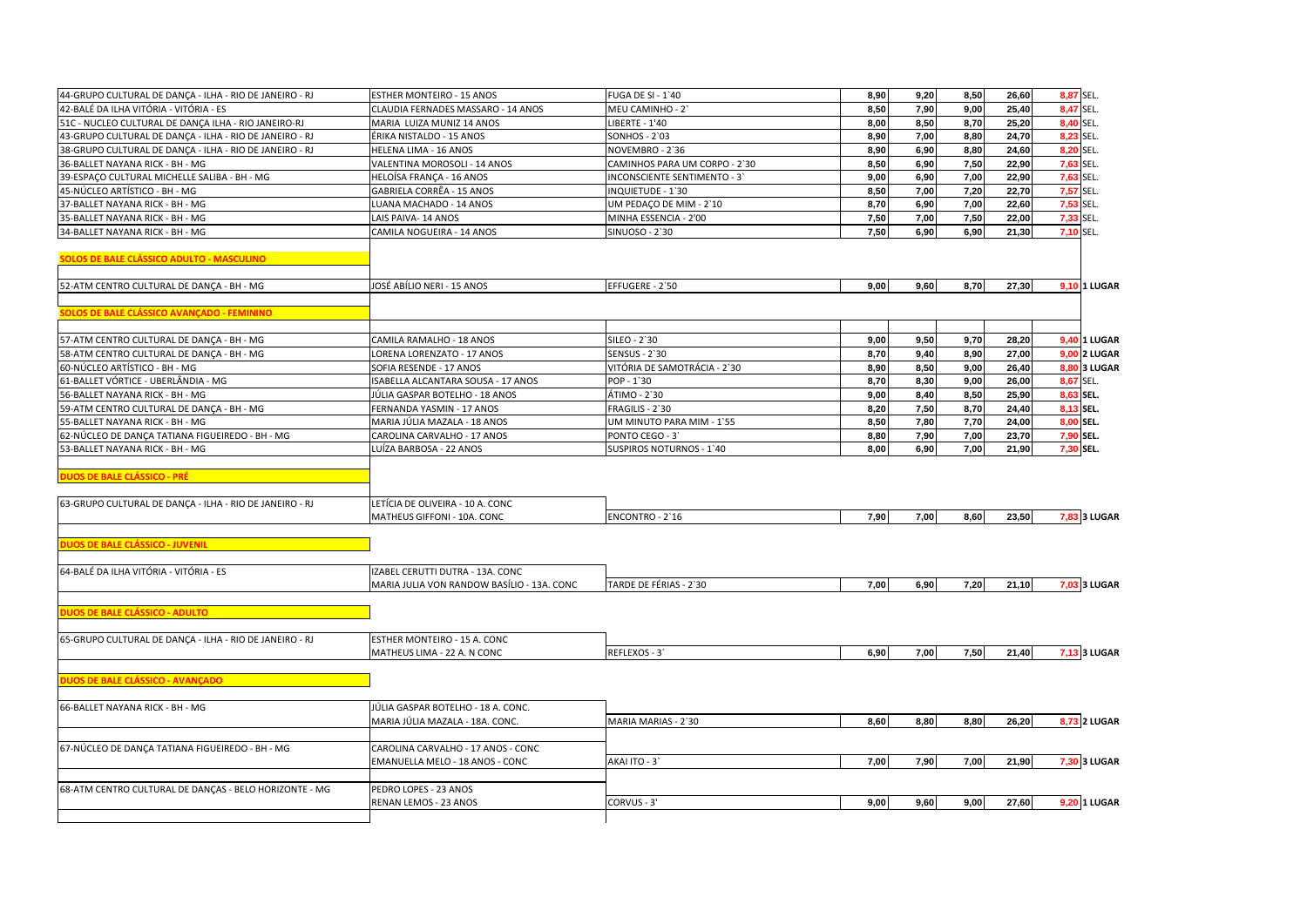| <b>CONJUNTOS DE BALE CLÁSSICO - PRÉ</b>                 |       |                                   |      |      |      |       |                     |
|---------------------------------------------------------|-------|-----------------------------------|------|------|------|-------|---------------------|
|                                                         |       |                                   |      |      |      |       |                     |
| 69-STUDIO LE DANCE - NOVA LIMA - MG                     | CONJ. | SUNSHINE - 3'49                   | 7,20 | 7,00 | 7,30 | 21,50 | 7,17 3 LUGAR        |
|                                                         |       |                                   |      |      |      |       |                     |
| <b>CONJUNTOS DE BALE CLÁSSICO - JUVENIL</b>             |       |                                   |      |      |      |       |                     |
|                                                         |       |                                   |      |      |      |       |                     |
| 70-BALLET NAYANA RICK - BH - MG                         | CONJ. | DESCONSTRUINDO OS ADDAMS - 4      | 9,20 | 9,20 | 9,60 | 28,00 | 9,33 1 I UGAR       |
| 72-ATM CENTRO CULTURAL DE DANÇA - BH - MG               | CONJ. | CIGANINHAS - 5                    | 8,90 | 9,20 | 9,40 | 27,50 | 9,17 2 LUGAR        |
| 71-HARMONIA STUDIO DE DANÇAS - BH - MG                  | CONJ. | L'ARC EM CIEL - 3`18              | 7,50 | 8,00 | 9,00 | 24,50 | 8,17 3 LUGAR        |
|                                                         |       |                                   |      |      |      |       |                     |
|                                                         |       |                                   |      |      |      |       |                     |
| <b>CONJUNTOS DE BALE CLÁSSICO - ADULTO</b>              |       |                                   |      |      |      |       |                     |
| 76-STUDIO ARTE DANCA - DIVINÓPOLIS - MG                 | CONJ. | BENÇÃO, BENÇOE - 5                | 9,00 | 9,50 | 9,50 | 28,00 | 9,33 1 I UGAR       |
| 77-BALLET NAYANA RICK - BH - MG                         | CONJ. | O QUE POSSO SENTIR - 5'           | 9,00 | 9.10 | 9,00 | 27,10 | 9,03 2 LUGAR        |
| 74-BALÉ DA ILHA VILA VELHA - VILA VELHA - ES            | CONJ. | PARTES DE MIM - 4                 | 8,50 | 9,20 | 8,00 | 25,70 | <b>8.57 3 LUGAR</b> |
| 75-BALÉ DA ILHA VITÓRIA - VITÓRIA - ES                  | CONJ. | SIMÉTRICO - 2`20                  | 8,90 | 6,90 | 8,60 | 24,40 | 8,13 SEL            |
| 78-NÚCLEO DE DANCA TATIANA FIGUEIREDO - BH - MG         | CONJ. | LEALDADE, CORAGEM, VERDADE - 3`30 | 8,20 | 7,00 | 8,00 | 23,20 | 7,73 SEL            |
| 73-GRUPO CULTURAL DE DANÇA - ILHA - RIO DE JANEIRO - RJ | CONJ. | <b>ENTRE NOTAS - 3'30</b>         | 7,00 | 6,90 | 8,50 | 22,40 | 7,47 SEL            |
|                                                         |       |                                   |      |      |      |       |                     |

## **CONJUNTOS DE BALE CLÁSSICO - AVANÇADO**

| 80-ATM CENTRO CULTURAL DE DANCA - BH - MG    | <b>CONJ</b>      | <b>RESURFACE -</b>                         | 9.00 <sub>1</sub> | 9.50 | 9.10   | 27,60 | 1 LUGAR             |
|----------------------------------------------|------------------|--------------------------------------------|-------------------|------|--------|-------|---------------------|
| 82-NUCLEO DE DANCA LEONORA LIMA - BH - MG    | CON <sub>J</sub> | 2 EM 1                                     | 9.00.             | 8.80 | 9,60   | 27.40 | <b>9.13 2 LUGAR</b> |
| 79-BALLET NAYANA RICK - BH - MG              | CON.             | <b>SUSPIROS NOTURNOS - 5</b>               | 9.20              | 8.50 | 9.20 l | 26.90 | <b>8.97 3 LUGAR</b> |
| 81-ESPACO CULTURAL MICHELLE SALIBA - BH - MG | <b>CONJ</b>      | LÁBIOS VERMELHOS . OLHOS EM PRANTOS - 4`30 | 8.00              | 6.90 | 7.20   | 22,10 | 7.37 SEL            |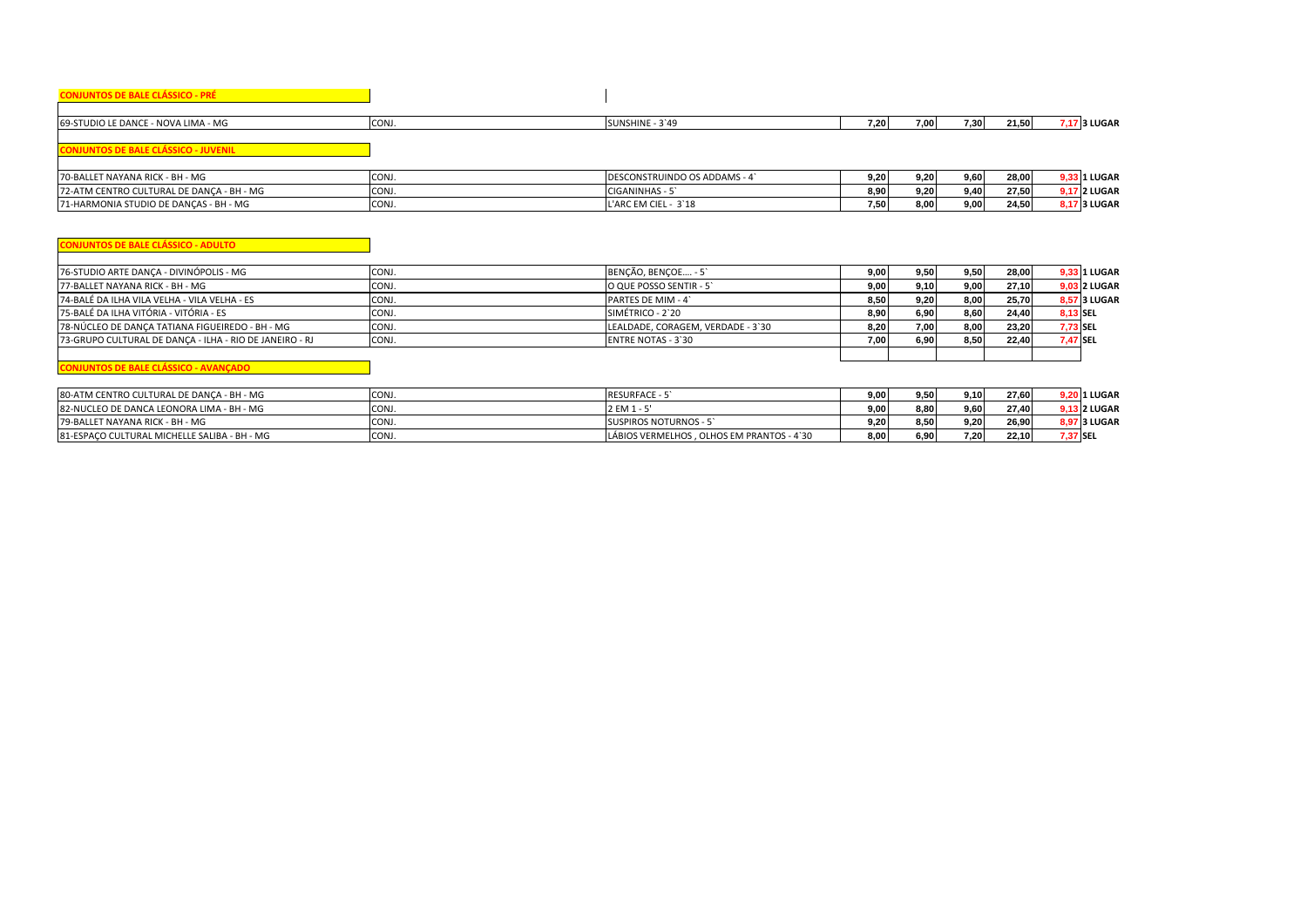# **PASSO DE ARTE MINAS - DIA 20 - SEXTA-FEIRA DAS 17:00H/23H00**

|  | the contract of the contract of the contract of the contract of the contract of the contract of the contract of |  |
|--|-----------------------------------------------------------------------------------------------------------------|--|
|  |                                                                                                                 |  |
|  | <b>ANALYLS DE NEFERTURIO FRE - FEMINING</b>                                                                     |  |

|                                                         |                                            |                                        | <b>ALEX</b> | DANIELA LUANA |      | <b>SOMA</b> | <b>MEDIA</b>        |
|---------------------------------------------------------|--------------------------------------------|----------------------------------------|-------------|---------------|------|-------------|---------------------|
| 6-BALLET NAYANA RICK - BH - MG                          | SOFIA FALCÃO - 10 ANOS                     | PAYSANT - 0'55                         | 9,20        | 9,50          | 9,30 | 28,00       | 9,33 1 LUGAR        |
| 9-ATM CENTRO CULTURAL DE DANÇAS - BH - MG               | LIVIA PEREIRA - 10 ANOS                    | CUPIDO - 1                             | 9.00        | 8,40          | 8,90 | 26,30       | <b>8,77 2 LUGAR</b> |
| 8-STUDIO ARTE DANÇA - DIVINÓPOLIS - MG                  | LUIZA CALDEIRA - 10 ANOS                   | PRINCESA FLORINE - 1'05                | 9,00        | 8,50          | 8,60 | 26,10       | <b>8.70 3 LUGAR</b> |
| 4-NUCLEO DE DANCA LEONORA LIMA - BH - MG                | IZABELA PARAÍSO - 8 ANOS                   | PAYSANT - 1                            | 8.00        | 7.40          | 8.40 | 23.80       | 7.93 SEL.           |
| 2-GRUPO CULTURAL DE DANÇA - ILHA - RIO DE JANEIRO - RJ  | LETÍCIA DE OLIVEIRA - 10 ANOS              | FADA ROSA - 0'53                       | 8,00        | 7,30          | 8,00 | 23,30       | 7,77 SEL.           |
| 7-BALLET NAYANA RICK - BH - MG                          | GABRIELA MORALEIDA - 10 ANOS               | COPPÉLIA DOLL - 2`10                   | 7,40        | 7,90          | 7,00 | 22,30       | 7,43 SEL.           |
| 10-ESCOLA MINEIRA DE BAILADOS - BH - MG                 | CECIÍLIA GUIMARÃES - 10 ANOS               | LA FILLE MAL GARDÉE - 1`37             | 7,00        | 8,00          | 6,90 | 21,90       | 7.30 SEL.           |
| 1-GRUPO CULTURAL DE DANÇA - ILHA - RIO DE JANEIRO - RJ  | <b>IASMIN DE ALMEIDA - 10 ANOS</b>         | PAYSANT - 0'47                         | 7,40        | 7,20          | 7,00 | 21,60       | 7,20 SEL.           |
| 3-GRUPO CULTURAL DE DANÇA - ILHA - RIO DE JANEIRO - RJ  | MICKAELA GUTEMBERG - 10 ANOS               | <b>CUPIDO - 0'58</b>                   | 7,00        | 7,10          | 7,20 | 21,30       | 7,10 SEL.           |
| ARIACÕES DE REPERTÓRIO PRÉ - MASCULINO                  |                                            |                                        |             |               |      |             |                     |
| 11-GRUPO CULTURAL DE DANÇA - ILHA - RIO DE JANEIRO - RJ | MATHEUS GIFFONI - 10 ANOS                  | PAYSANT - 1                            | 6,90        | 6,90          | 6,90 | 20,70       | 6.90                |
| <b>ARIACÕES DE REPERTÓRIO JUVENIL - FEMININO</b>        |                                            |                                        |             |               |      |             |                     |
| 40-BALLET & CLASSE - BH - MG                            | SOPHIA HERINGER - 13 ANOS                  | O DESPERTAR DE FLORA - 2'45            | 9,50        | 9,50          | 9,60 | 28,60       | 9,53 1 LUGAR        |
| 28-NUCLEO DE DANÇA LEONORA LIMA - BH - MG               | <b>GABRIELLE PEREIRA - 11 ANOS</b>         | FAIRY DOLL - 2                         | 8,90        | 8,80          | 9,50 | 27,20       | <b>9,07 2 LUGAR</b> |
| 35-BALÉ DA ILHA VITÓRIA - VITÓRIA - ES                  | MARINA GALON BRUNETTI - 13 ANOS            | <b>CUPIDO - 1'50</b>                   | 9,20        | 8,80          | 9,10 | 27,10       | 9,03 3 LUGAR        |
| 21-ALLEGRO ESPAÇO DE DANÇA - JUIZ DE FORA - MG          | SOFIA FERREIRA COELHO - 11 ANOS            | FAIRY DOLL - 2                         | 8,40        | 9,30          | 8,90 | 26,60       | 8,87 SEL.           |
| 33-HARMONIA STUDIO DE DANÇAS - BH - MG                  | MARIA CLARA DIAS - 11 ANOS                 | LA FILLE MAL GARDÉE - 1'30             | 8,90        | 8,70          | 8,80 | 26,40       | 8.80 SEL.           |
| 30-BALLET VÓRTICE - UBERLÂNDIA - MG                     | SOPHIA APARECIDA COSTA MARCOLINO - 13 ANOS | PAQUITA - 1`30                         | 9.00        | 8,40          | 9,00 | 26.40       | 8.80 SEL.           |
| 37-HARMONIA STUDIO DE DANÇAS - BH - MG                  | GIOVANA ALMEIDA - 11 ANOS                  | HARLEQUINADE - 1'47                    | 8,70        | 8,70          | 7,30 | 24,70       | 8.23 SEL.           |
| 24-STUDIO ARTE DANCA - DIVINÓPOLIS - MG                 | CAMILA MARCONDES - 12 ANOS                 | TALISMÃ - 2`30                         | 8.50        | 8,00          | 7,90 | 24,40       | 8,13 SEL.           |
|                                                         |                                            | 6 VARIAÇÃO DE PAQUITA - 1'50           | 8,40        | 7,20          | 7.80 | 23,40       | 7.80 SEL.           |
| 16-BALLET NAYANA RICK - BH - MG                         | CLARA CHIARI - 13 ANOS                     |                                        | 7,90        | 7,40          | 8,00 | 23,30       | 7,77 SEL.           |
| 27-GRUPO CULTURAL DE DANÇA - ILHA - RIO DE JANEIRO - RJ | LUIZA FERRAZ - 13 ANOS                     | COPPÉLIA 3 ATO - 1'55                  |             |               |      |             |                     |
| 11.B - BALLET DA CIDADE ESCOLA DE DANÇA - SERRA - ES    | TIFFANY DALL'ORTO FELIX - 11 ANOS          | PRINCESA FLORINE - 1'15                | 7,50        | 8,50          | 7,20 | 23,20       | 7,73 SEL.           |
| 29-BALLET VÓRTICE - UBERLÂNDIA - MG                     | MARYNNA MENDES DOS SANTOS - 12 ANOS        | COPPÉLIA 1 ATO - 2`30                  | 8,00        | 7,20          | 8,00 | 23,20       | 7,73 SEL.           |
| 42-STUDIO ARTE DANCA - DIVINÓPOLIS - MG                 | BEATRIZ HANDAN - 11 ANOS                   | PAYSANT - 1'                           | 8,00        | 7,30          | 7,80 | 23.10       | 7.70 SEL.           |
| 12-BALLET NAYANA RICK - BH - MG                         | LETÍCIA LORENZATO - 13 ANOS                | HARLEQUINADE - 1'55                    | 7,80        | 7,30          | 7,70 | 22,80       | 7,60 SEL.           |
| 26-BALLET NAYANA RICK - BH - MG                         | LARA MESQUITA MAIA - 13 ANOS               | SWANILDA 3 ATO - 2`10                  | 8,20        | 7,00          | 7,60 | 22.80       | 7,60 SEL.           |
| 31-BALLET VÓRTICE - UBERLÂNDIA - MG                     | LAURA DIAS - 12 ANOS                       | PAQUITA - 1'30                         | 7,90        | 7,20          | 7,50 | 22.60       | 7.53 SEL.           |
| 19-BALLET NAYANA RICK - BH - MG                         | <b>BRUNA MALHEIROS - 12 ANOS</b>           | COPPÉLIA DOLL - 2                      | 8.40        | 7.00          | 7,10 | 22.50       | 7.50 SEL.           |
| 25-ATM CENTRO CULTURAL DE DANÇAS - BH - MG              | RAFAELLA FERREIRA - 11 ANOS                | CHAMAS DE PARIS - 1'30                 | 7,90        | 6,90          | 7,60 | 22.40       | 7,47 SEL.           |
| 38-HARMONIA STUDIO DE DANÇAS - BH - MG                  | LAURA RODRIGUES - 12 ANOS                  | PRINCESA FLORINE - 1                   | 7,60        | 7,30          | 7,40 | 22,30       | 7,43 SEL.           |
| 17-BALLET NAYANA RICK - BH - MG                         | FERNANDA MENDES - 11 ANOS                  | LA FILLE MAL GARDÉE - 2`               | 7,80        | 7,30          | 7,10 | 22,20       | 7,40 SEL.           |
| 13-BALLET NAYANA RICK - BH - MG                         | ISABELLY NEVES - 13 ANOS                   | ENTRÉE DE MEDORA - 1'42                | 7,80        | 7,00          | 7,30 | 22,10       | 7,37 SEL.           |
| 15-BALLET NAYANA RICK - BH - MG                         | BEATRIZ BORBA TORRES - 13 ANOS             | BAILE DOS GRADUADOS - 1'30             | 7,80        | 7,20          | 7,10 | 22,10       | 7,37 SEL.           |
| 22-ESPAÇO DAS ARTES - RIO DE JANEIRO - RJ               | LAURA DE JESUS CALMON GARCIA - 12 ANOS     | TALISMÃ - 1`18                         | 7,90        | 6,90          | 7,00 | 21,80       | 7,27 SEL.           |
| 36-BALLET STUDIO JUMP - BH - MG                         | CAROLINA FERREIRA S. MOREIRA - 12 ANOS     | PRINCESA FLORINE - 1'07                | 7,50        | 7,20          | 7,00 | 21,70       | 7,23 SEL.           |
| 18-BALLET NAYANA RICK - BH - MG                         | GABRIELA GRECO - 12 ANOS                   | 5 VARIAÇÃO DE PAQUITA - 2`02           | 7,80        | 6,90          | 6,90 | 21,60       | 7,20 SEL.           |
| 20-ALLEGRO ESPACO DE DANCA - JUIZ DE FORA - MG          | ÁGATHA RIGANTE - 11 ANOS                   | BAILE DOS GRADUADOS - 1'42             | 7,50        | 6,90          | 7,00 | 21,40       | 7,13 SEL.           |
| 23-STUDIO ARTE DANÇA - DIVINÓPOLIS - MG                 | JÚLIA ANDRADE - 13 ANOS                    | PAYSANT - 1                            | 7,50        | 6,90          | 6.90 | 21,30       | 7,10 SEL.           |
| 39-NÚCLEO BELLA DANCAS - BH - MG                        | ANA JULIA SILVA - 13 ANOS                  | PRINCESA FLORINE - 1'05                | 7,20        | 6,90          | 6,90 | 21,00       | 7,00 SEL.           |
| 32-COMPASSO ACADEMIA DE DANÇA - BH - MG                 | SOPHIA BORGES - 13 ANOS                    | CHAMAS DE PARIS - 1`09                 | 6,90        | 6,90          | 6,90 | 20,70       | 6,90                |
| 14-BALLET NAYANA RICK - BH - MG                         | LORENA ZARATTINI - 13 ANOS                 | PAS DE TROIS DO LAGO DOS CISNES - 1'35 | 6.90        | 6.70          | 6,90 | 20.50       | 6,83                |

۳

| 43-BALLET<br>T NAYANA RICK - BH - MG | NICOLAS SANTOS - 11 ANOS<br>$\sim$ MH $\sim$ | BOBO DA CORTE - 1`25                                 | a nel<br>,,,   | 9.50 | 9,00 | 27.50 | 1 LUGAR        |
|--------------------------------------|----------------------------------------------|------------------------------------------------------|----------------|------|------|-------|----------------|
| 44-BALLET<br>T NAYANA RICK - BH - MG | $S - 13$ ANOS<br>$-0.0$<br><b>CK POSSA</b>   | <b>BAILE DOS GRADUADOS - TAMBOR -</b><br>$-1$<br>. ت | $-20$<br>8.70. | 7.50 | 7.90 | 24.10 | <b>2 LUGAR</b> |
|                                      |                                              |                                                      |                |      |      |       |                |

| - DIVINÓPOLIS - MG<br><b>66-ST</b><br>DANCA | A BERNARDES - 15 ANOS | E WALPURGIS - FAUNO - 2`30<br><b>NOL</b> | 9.00 | 8.90 | 9.50 | 27.40 | <b>LLUGAR</b> |
|---------------------------------------------|-----------------------|------------------------------------------|------|------|------|-------|---------------|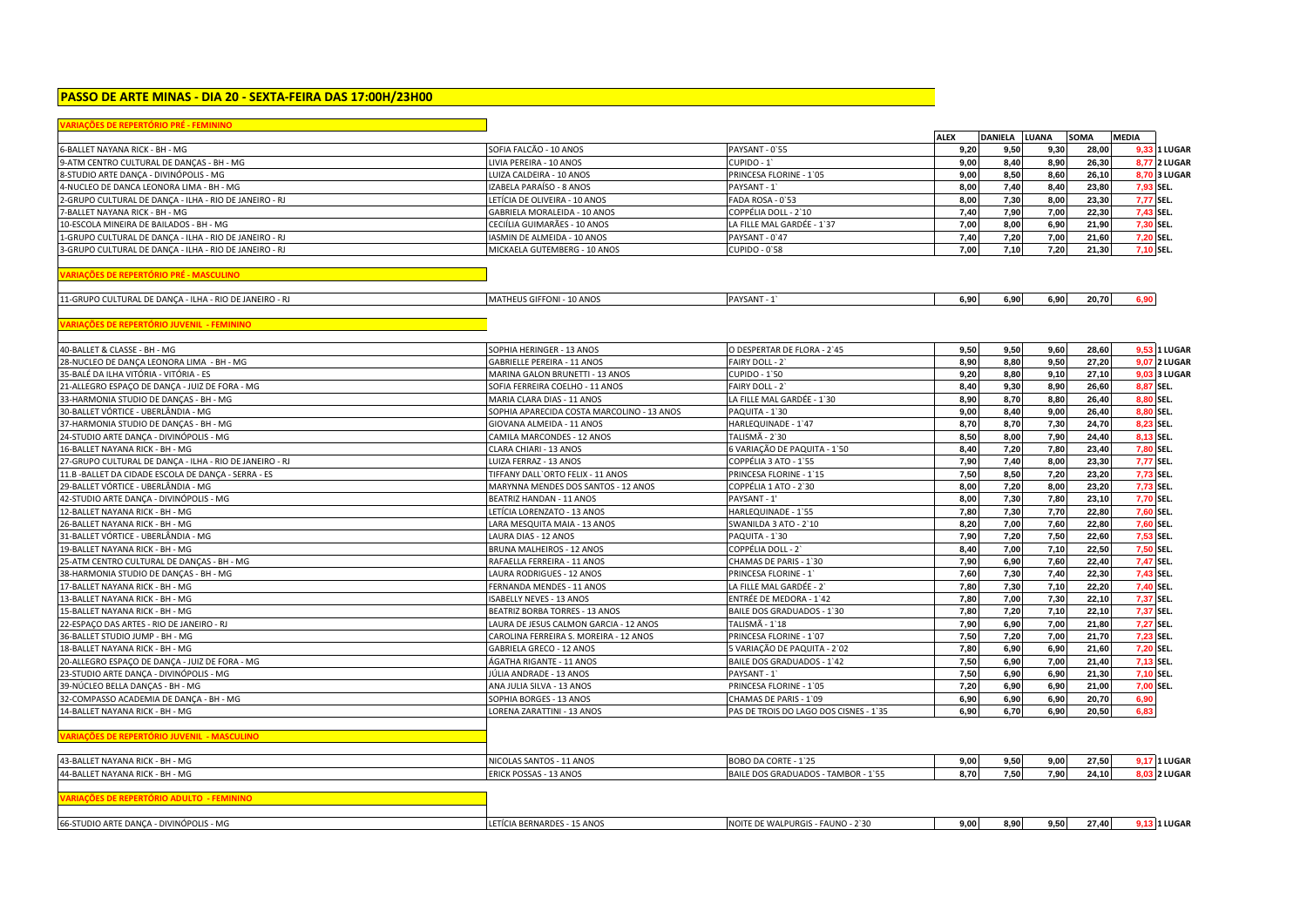| 67-STUDIO ARTE DANCA - DIVINÓPOLIS - MG                 | LAURA VAZ - 15 ANOS                      | MEDORA - 2                               | 8,90 | 9,20 | 8,90 | 27,00 |           | <b>9,00 2 LUGAR</b> |
|---------------------------------------------------------|------------------------------------------|------------------------------------------|------|------|------|-------|-----------|---------------------|
| 47-ATM CENTRO CULTURAL DE DANÇAS - BH - MG              | ANA BEATRIZ MELLO - 16 ANOS              | PAQUITA - 1`30                           | 9.00 | 9.00 | 8,50 | 26,50 |           | <b>8.83 3 LUGAR</b> |
| 68-NÚCLEO ARTÍSTICO - BH - MG                           | GABRIELA CORRÊA - 15 ANOS                | VARIAÇÃO DE GULNARA 1 ATO CORSÁRIO- 1`30 | 8,00 | 9.20 | 8,90 | 26,10 |           | 8,70 SEL.           |
| 62-COMPASSO ACADEMIA DE DANCA - BH - MG                 | IRIS PEREIRA - 16 ANOS                   | CUPIDO CUBANO - 1'24                     | 9.00 | 8.00 | 8,20 | 25,20 |           | 8,40 SEL.           |
| 49-NUCLEO DE DANÇA LEONORA LIMA - BH - MG               | MARIA LUIZA BRANDÃO - 14 ANOS            | ESMERALDA - 1                            | 8,00 | 7.80 | 8,30 | 24,10 |           | 8,03 SEL.           |
| 72-BALLET NAYANA RICK - BH - MG                         | LAIS PAIVA - 14 ANOS                     | <b>BODAS DE AURORA - 2'00</b>            | 8.80 | 6.80 | 8,30 | 23.90 |           | 7,97 SEL.           |
| 52-NUCLEO DE DANCA LEONORA LIMA - BH - MG               | JULIA MOREIRA - 14 ANOS                  | GAMZATTI - 2`                            | 8,90 | 7,10 | 7,90 | 23,90 |           | 7,97 SEL.           |
| 55-GRUPO CULTURAL DE DANCA - ILHA - RIO DE JANEIRO - RJ | ÉRIKA NISTALDO - 15 ANOS                 | TALISMÃ - 2`                             | 8,90 | 7.30 | 7,70 | 23,90 |           | 7,97 SEL.           |
| 53-NUCLEO DE DANCA LEONORA LIMA - BH - MG               | MANUELA VERSIEUX - 15 ANOS               | ESMERALDA - 1                            | 8.20 | 7,30 | 8.10 | 23,60 | 7,87 SEL. |                     |
| 56-GRUPO CULTURAL DE DANÇA - ILHA - RIO DE JANEIRO - RJ | <b>HELENA LIMA - 16 ANOS</b>             | DULCINÉIA - 2'30                         | 8.90 | 6.90 | 7,50 | 23,30 | 7,77 SEL. |                     |
| 48-BALLET VÓRTICE - UBERLÂNDIA - MG                     | MARYLIA F. NETTO DA PAIXÃO - 14 ANOS     | $KITRI - 1$                              | 8.00 | 7.00 | 8,00 | 23.00 |           | 7,67 SEL.           |
| 58-GRUPO CULTURAL DE DANCA - ILHA - RIO DE JANEIRO - RJ | <b>ESTHER MONTEIRO - 15 ANOS</b>         | GAMZATTI - 1'42                          | 8,00 | 7,40 | 7,60 | 23,00 |           | 7,67 SEL.           |
| 63-STUDIUM DE DANÇAS KORPUS - GUARAPARI - ES            | LAVÍNIA TREVEZANE - 15 ANOS              | KITRI - 1'10                             | 8,00 | 6,90 | 7,70 | 22,60 |           | 7,53 SEL.           |
| 59-GRUPO CULTURAL DE DANCA - ILHA - RIO DE JANEIRO - RJ | MARIA LUIZA MUNIZ - 14 ANOS              | COPPÉLIA 1 ATO - 2`08                    | 7,70 | 6.90 | 7.20 | 21.80 |           | 7.27 SEL.           |
| 46-ATM CENTRO CULTURAL DE DANÇAS - BH - MG              | <b>GEOVANA SANTOS - 15 ANOS</b>          | LA FILLE MAL GARDÉE - 1'34               | 7,50 | 7,20 | 7,00 | 21,70 |           | 7,23 SEL.           |
| 71-BALLET NAYANA RICK - BH - MG                         | LUANA MACHADO - 14 ANOS                  | 4 VAR. DE PAQUITA - 1`20                 | 7,90 | 6.80 | 7,00 | 21,70 |           | 7,23 SEL.           |
| 54-STUDIO DE DANÇA ADRIANA CORRADI - ITAÚNA - MG        | GIOVANA GOMES - 15 ANOS                  | PRINCESA FLORINE - 1                     | 7,80 | 6.80 | 6,90 | 21,50 | 7,17 SEL. |                     |
| 51-NUCLEO DE DANCA LEONORA LIMA - BH - MG               | JULIANA REZENDE - 15 ANOS                | ESMERALDA - 1                            | 7,50 | 6,90 | 6,90 | 21,30 |           | 7,10 SEL.           |
| 57-GRUPO CULTURAL DE DANÇA - ILHA - RIO DE JANEIRO - RJ | SARAH GIFFONI - 16 ANOS                  | CARNAVAL EM VENEZA - 2`56                | 7,50 | 6,90 | 6,90 | 21,30 |           | 7,10 SEL.           |
| 61-COMPASSO ACADEMIA DE DANCA - BH - MG                 | MARIA EDUARDA CÔRREA - 15 ANOS           | TROIS DO LAGO DOS CISNES - 1'26          | 7.00 | 7.00 | 6.90 | 20.90 | 6.97      |                     |
| 70-BALLET NAYANA RICK - BH - MG                         | VALENTINA MOROSLI - 14 ANOS              | GANZATTI - 1`25                          | 7,00 | 6,80 | 7,00 | 20,80 | 6.93      |                     |
| 45-ESPACO CULTURAL MICHELLE SALIBA - BH - MG            | ANA LOISE DE CARALHO LAUREANO - 14 ANOS  | COPPELIA -2'00                           | 7.00 | 6.90 | 6,90 | 20,80 | 6.93      |                     |
| 69-ESPACO DAS ARTES - GOIANIA - GO                      | ANA LUIZA FILGUEIRA - 15 ANOS            | PAQUITA - 1'10                           | 6,90 | 6,90 | 6,90 | 20,70 | 6.90      |                     |
| 64-BALLET STUDIO JUMP - BH - MG                         | GIOVANA LEOPOLDINO DE OLIVEIRA - 14 ANOS | PRINCESA CANDIDE - 1`22                  | 6.90 | 6.90 | 6,90 | 20,70 | 6.90      |                     |
| 60-COMPASSO ACADEMIA DE DANÇA - BH - MG                 | ANA LOPES - 14 ANOS                      | CHAMAS DE PARIS - 1'09                   | 6,90 | 6,90 | 6,90 | 20,70 | 6.90      |                     |
| 50-ESPACO CULTURAL MICHELLE SALIBA - BH - MG            | HELOÍSA FRANÇA - 16 ANOS                 | RAYMONDA 1 ATO PIZZICATO - 1'37          | 6,90 | 6,90 | 6,90 | 20,70 | 6.90      |                     |
| 65-BALLET STUDIO JUMP - BH - MG                         | ANNA LUIZA COSTA SANTOS - 16 ANOS        | DOM QUIXOTE III ATO - 1'23               | 6,90 | 6,80 | 7,00 | 20,70 |           |                     |
| 73-ESCOLA MINEIRA DE BAILADOS - BH-MG                   | ANA BEATRIZ MENERLICK - 14 ANOS          | FADA ROSA - 2'                           | 6.90 | 6.80 | 6,90 | 20.60 | 6.87      |                     |

# **VARIAÇÕES DE REPERTÓRIO ADULTO - MASCULINO**

| 74-BALLET VÓRTICE - UBERLÂNDIA - MG          | CAIO CORREIA NEVES - 16 ANOS       | LA FILLE MAL GARDÉE - 1'34            | 8,00 | 7,00 | 8,80 | 23,80 | <b>7,93 3 LUGAR</b> |
|----------------------------------------------|------------------------------------|---------------------------------------|------|------|------|-------|---------------------|
| VARIAÇÕES DE REPERTÓRIO AVANÇADO - FEMININO  |                                    |                                       |      |      |      |       |                     |
| 73B - BALLET VÓRTICE - UBERLÂNDIA - MG       | ISABELLA ALCANTARA SOUSA - 17ANOS  | AURORA-2'                             | 8,50 | 9,20 | 8,50 | 26,20 | <b>8,73 2 LUGAR</b> |
| 89-NUCLEO DE DANCA LEONORA LIMA - BH         | SOFIA SARMENTO - 16 ANOS           | GAMZATTI - 2'00                       | 9,00 | 7,80 | 9,00 | 25,80 | <b>8,60 3 LUGAR</b> |
| 84-ATM CENTRO CULTURAL DE DANÇAS - BH - MG   | PABLIANE SANTOS - 20 ANOS          | ESMERALDA - 1'48                      | 8,50 | 7.90 | 8,60 | 25,00 | 8,33 SEL.           |
| 87-NÚCLEO ARTÍSTICO - BH - MG                | SOFIA RESENDE - 17 ANOS            | KITRI 3 ATO DOM QUIXOTE - 1'30        | 9,00 | 7,70 | 8,30 | 25,00 | 8,33 SEL.           |
| 78-COMPASSO ACADEMIA DE DANÇA - BH - MG      | HELENA BRANDÃO - 17 ANOS           | GISELLE - 2`01                        | 8,50 | 7,30 | 8,50 | 24,30 | 8,10 SEL.           |
| 85-ATM CENTRO CULTURAL DE DANÇAS - BH - MG   | FERNANDA YASMIM - 19 ANOS          | PAQUITA - 1'30                        | 7,90 | 7,80 | 8,00 | 23,70 | 7,90 SEL.           |
| 88-ESPAÇO CULTURAL MICHELLE SALIBA - BH - MG | LAURA HEVELYN M. MOREIRA - 19 ANOS | COPPELIA 3 ATO - 2`17                 | 8,00 | 7,30 | 8,20 | 23,50 | 7,83 SEL.           |
| 79-COMPASSO ACADEMIA DE DANÇA - BH - MG      | MARINA SABA - 20 ANOS              | RAYMONDA - 2`50                       | 8,00 | 6,90 | 8,30 | 23,20 | 7,73 SEL.           |
| 76-ESPAÇO CULTURAL MICHELLE SALIBA - BH - MG | MARINA MEDEIROS - 18 ANOS          | ESMERALDA - 1'47                      | 8,00 | 7,90 | 7,00 | 22,90 | 7,63 SEL.           |
| 81-BALLET NAYANA RICK - BH - MG              | MARIA JÚLIA MAZALA - 18 ANOS       | MARCO SPADA - ANGELA VARIATION - 1'30 | 8,00 | 7,00 | 7,60 | 22,60 | 7,53 SEL.           |
| 86-ATM CENTRO CULTURAL DE DANÇAS - BH - MG   | ANA BEATRIZ GUEDES - 17 ANOS       | TROIS DO LAGO - 1`45                  | 7,90 | 7,50 | 7,00 | 22,40 | 7,47 SEL.           |
| 77-COMPASSO ACADEMIA DE DANÇA - BH - MG      | LAURA MUSCHIONI - 18 ANOS          | RAINHA DAS DRÍADES - 1'51             | 7,90 | 6,90 | 7,10 | 21,90 | 7,30 SEL.           |
| 75-ESPACO CULTURAL MICHELLE SALIBA - BH - MG | LUANA MORENO - 20 ANOS             | FADA MIGUÉ - 1`08                     | 6,90 | 6.90 | 6,90 | 20,70 | 6.90                |
| 82-BALLET NAYANA RICK - BH - MG              | LUIZA BARBOSA - 22 ANOS            | BODAS DE AURORA - 2`30                | 6,90 | 6.80 | 6,90 | 20,60 | 6.87                |
| 83-ESPACO DAS ARTES - RIO DE JANEIRO - RJ    | ESTHER LAVINYA GALDINO - 17 ANOS   | CORSÁRIO - 1`23                       | 6,90 | 6,80 | 6,90 | 20,60 | 6,87                |

## **VARIAÇÕES DE REPERTÓRIO AVANÇADO - MASCULINO**

| 91-NUCLEO DE DANCA LEONORA LIMA - BH                           | - 17 ANOS<br><b>DYHAN PIERRE</b>  | ∟ORSÁRIO - <sup>→</sup> `                                     | 9.20 | 9.10 | 9,50 | 27.80 | $J.27$ 1 LUGAP |
|----------------------------------------------------------------|-----------------------------------|---------------------------------------------------------------|------|------|------|-------|----------------|
| 90-COMPASSO ACADEMIA DE DANCA - BH - MG                        | <b>IPEDRO FERNANDES - 17 ANOS</b> | LA ESMERALDA - 1`09                                           | 9.00 | 9,00 | 8,90 | 26,90 | 37 2 LUGAP     |
| A - ILHA - RIO DE JANEIRO - R.<br>92-GRUPO CULTURAL DE DANCA - | LUAN PEDRO - 17 ANOS              | $A \cap D$<br>--- iviAL GARDFF - ^`<br>LA FILLE<br>$\perp$ 40 | 7.90 | 6.90 | 7.70 | 22.50 | 03 LUGAR       |
|                                                                |                                   |                                                               |      |      |      |       |                |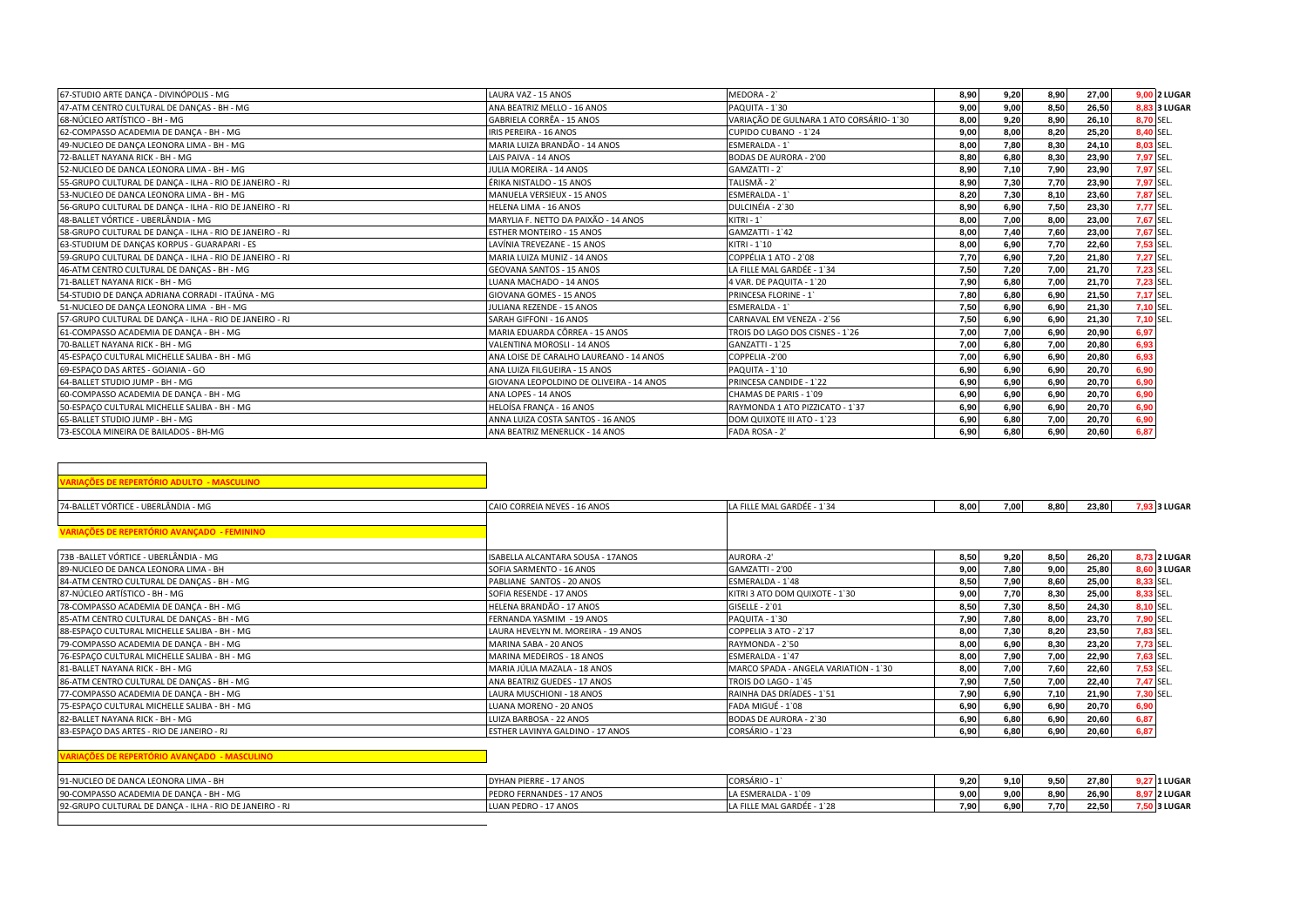# **PAS DE DEUX JUVENIL** 92B -BALLET VÓRTICE - UBERLÂNDIA - MG<br>CAIO CORREIA - AC CAIO CORREIA - AC PASSARO AZUL - 5' **8,90 7,00 9,00 24,90 8,30 2 LUGAR PAS DE DEUX DE REPERTÓRIO ADULTO**  93-ATM CENTRO CULTURAL DE DANÇAS - BH - MG SARAH QUINTÃO - 15 A. CONC JOSÉ ABÍLIO NERI - 15A. CONC PÁSSARO AZUL - 3` **9,00 8,50 9,30 26,80 8,93 2 LUGAR** 94-GRUPO CULTURAL DE DANÇA - ILHA - RIO DE JANEIRO - RJ SARAH GIFFONI - 16 ANOS - CONC<br>LUAN PEDRO - 17 A. N CONC LUAN PEDRO - 17 A. N CONC . CARNAVAL EM VENEZA - 4`30 **6,90 6,90 6,90 20,70 6,90** 95-GRUPO CULTURAL DE DANÇA - ILHA - RIO DE JANEIRO - RJ MARIA LUIZA MUNIZ - 14A. CONC. MATHEUS LIMA - 22A. N CONC O CORSÁRIO - 3`30 **8,70 7,00 7,00 22,70 7,57 3 LUGAR** 96-NUCLEO DE DANCA LEONORA LIMA - BH ELOA BIMBATO - 14 ANOS E NATHAN FERNANDES - AC. COPPELIA **9,50 9,00 9,20 27,70 9,23 1 LUGAR**

| <b>GRAND PAS DE DEUX DE REPERTÓRIO AVANÇADO</b> |                                      |                             |      |      |      |       |                     |
|-------------------------------------------------|--------------------------------------|-----------------------------|------|------|------|-------|---------------------|
| 97-BUENA DANZA - BH - MG                        | BRUNA CHEBILE - 24 A. CONC.          | ESMERALDA - 10`20           |      |      |      |       | 9,70 1 LUGAR        |
|                                                 | LEONARDO BRUNO RODRIGUES - 27A. CONC |                             | 9,50 | 9,80 | 9,80 | 29,10 |                     |
| 99-ATM CENTRO CULTURAL DE DANCAS - BH - MG      | CAMILA RAMALHO - 18 A. CONC.         |                             |      |      |      |       |                     |
|                                                 | ARTHUR WILLE - 21A, CONC.            | O CORSÁRIO - 10             | 9,00 | 9,50 | 9,70 | 28,20 | <b>9,40 2 LUGAR</b> |
| 96.A NUCLEO DE DANÇA ELEONORA LIMA MG           | GIOVANA FILARDS E NATAN FERNANDES    | DIANA AND ACTION            | 8,5  | 7.9  |      | 25,4  | 63 LUGAR<br>8.46    |
|                                                 |                                      |                             |      |      |      |       |                     |
| 98-ATM CENTRO CULTURAL DE DANCAS - BH - MG      | RENATA GOMES - 19 A. CONC.           |                             |      |      |      |       |                     |
|                                                 | PEDRO LOPES - 23A. CONC.             | A ESCRAVA E O MERCADOR - 10 | 8,00 | 7,80 | 8,60 | 24.40 | 8,13 SEL.           |
|                                                 |                                      |                             |      |      |      |       |                     |

## **CONJUNTOS DE REPERTÓRIO - JUVENIL**

| <b>T VÓRTICE</b><br>ICE - UBERLÂNDIA -<br>101-BALLET \<br><b>B</b> 84<br>- IVIU | <b>LUIT</b>  | - JUPPELIA - 1          | 50<br>. טכ | --<br>8.50    | 9.00 | 26,00 | <b>67 1 LUGAR</b> |
|---------------------------------------------------------------------------------|--------------|-------------------------|------------|---------------|------|-------|-------------------|
| ∩ CORRADI<br>- ITAÚNA - MG<br><b>ADRIANA</b><br>100-STUDIC<br><b>DE DANC</b>    | <b>UUINJ</b> | .<br>VALS<br>NUOS ARCOS | 8.00       | - - -<br>v.ov | 7.00 | 21.90 | <b>J 3 LUGAF</b>  |

#### **CONJUNTOS DE REPERTÓRIO - ADULTO**

 $\blacksquare$ 

| 103-NUCLI<br>--<br>$\cdot$ $-$<br>NUKA<br>DANCA LEG<br>- BH - IV. | $\sim$<br>ו שטו     | <b>FRANIE</b><br>VENEZA - ^<br>$L - M$ | 9.00 | 9.30 | 9,30 | 27.60 | <b>0 1 LUGAI</b> |
|-------------------------------------------------------------------|---------------------|----------------------------------------|------|------|------|-------|------------------|
| 102-BAL<br>.<br>AYANA.<br>· BH - N<br>$MLR =$                     | $\sim$<br><b>CU</b> | <sup>-</sup> PADUADOS - <sub>+</sub>   | 9.60 | 8.50 | 9.50 | 27.60 | 1 LUGAI          |

| 104-ATM CENTRO CULTURAL DE DANCAS - BH - MG       | <b>CON</b> | <b>PAQUITA</b>              | 9.00. | 9.50 | 9.20 | 27.70 |     | 1 LUGAR             |
|---------------------------------------------------|------------|-----------------------------|-------|------|------|-------|-----|---------------------|
| 106-NUCLEO DE DANÇA LEONORA LIMA - BH - MG        | CON.       | SUITE DE DON QUIXOTE - 8    | 7.50  | 7.00 | 9.50 | 24.00 |     | <b>8.00 2 LUGAR</b> |
| 105-STUDIO DE DANÇA ADRIANA CORRADI - ITAÚNA - MG | CON.       | <b>VALSA DAS HORAS - 5'</b> | 7.00  | 6.80 | 6.90 | 20,70 | 6.9 |                     |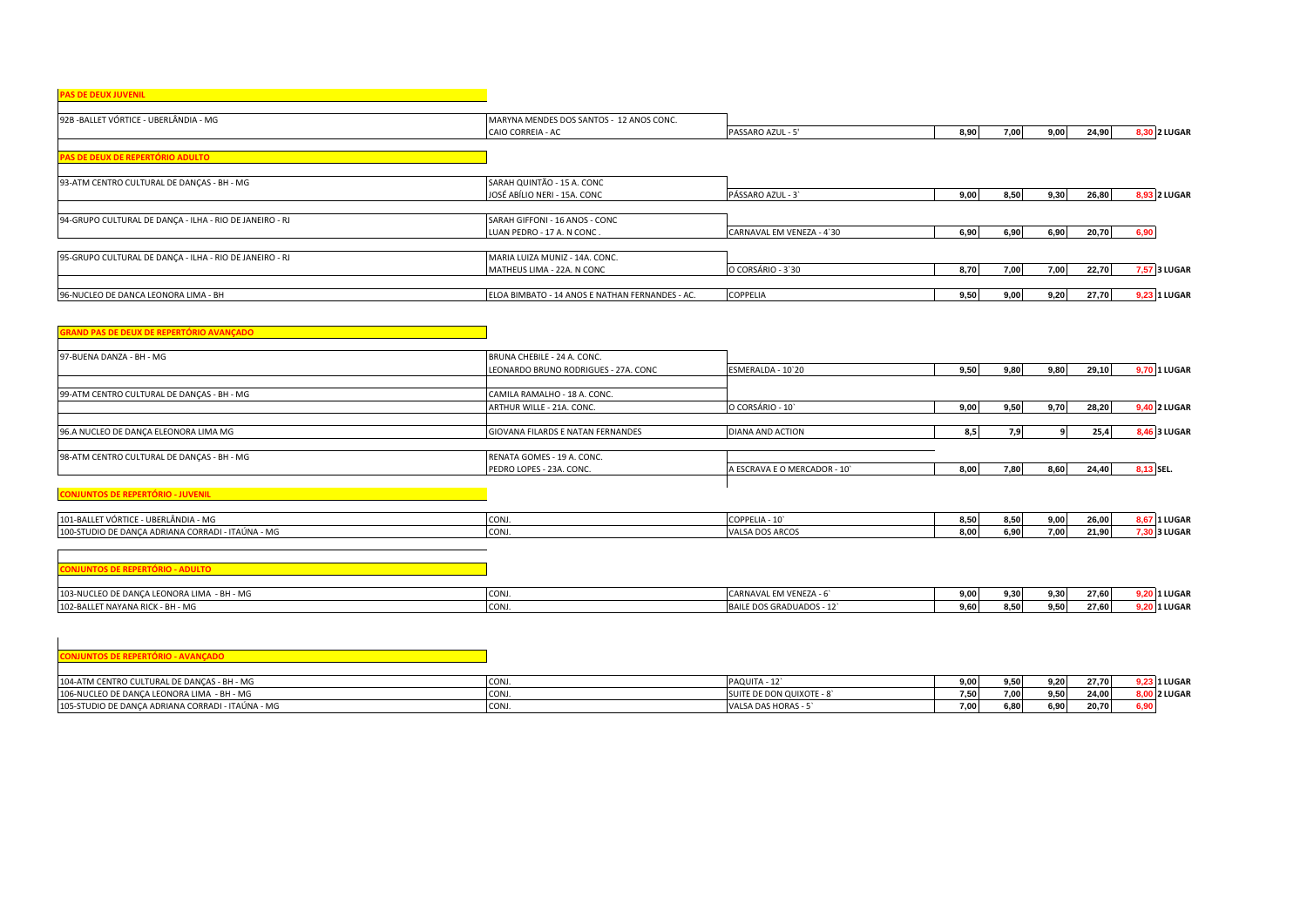| $-$<br>a juvenil.<br>'''' ' | ALE. | <b>DANIELA</b> | <b>LUANA</b> | <b>SOMA</b> | <b>MEDIA</b> |
|-----------------------------|------|----------------|--------------|-------------|--------------|

| 1-GRUPO EXPRESSAR - SETE LAGOAS - MG           | MARIANA GONCALVES - 13 ANOS      | QUE ISSO, BICHO? - 3      | 9.00 | 9.00 | 8.50   | 26,50 | <b>8.83 2 LUGAR</b> |
|------------------------------------------------|----------------------------------|---------------------------|------|------|--------|-------|---------------------|
| 108-EQUIPE ELITE ACRODANCE - DIVINÓPOLIS - MG  | GEOVANNA RAFAELA - 13 ANOS       | SINTAXE GRAMATICAL - 2`30 | 9.50 | 8.50 | 7.90 l | 25.90 | <b>8.63 3 LUGAR</b> |
| 4-ALLEGRO ESPAÇO DA DANÇA - JUIZ DE FOR A - MG | SOFIA FERREIRA COELHO - 11 ANOS  | BISCOITO CHAMPANHE - 2`20 | 8.00 | 8.60 | 9.00   | 25.60 | <b>8.53 3 LUGAR</b> |
| 2-BALLET & CLASSE - BH - MG                    | SOPHIA HERINGER - 13 ANOS        | LEGO - 2`36               | 8.50 | 8.30 | 8.00   | 24,80 | 8.27                |
| 107-EQUIPE ELITE ACRODANCE - DIVINÓPOLIS - MG  | MARIA EDUARDA FERREIRA - 12 ANOS | APOCALYPTO - 2`30         | 8.50 | 7.50 | 7.50   | 23,50 |                     |
| 3-ESPACO DAS ARTES - RIO DE JANEIRO - RJ       | PIETRA LEÃO SILVA - 11 ANOS      | MENINA DA TERRA - 2`40    | 7.80 | 7.90 | 6,90   | 22,60 | 752.                |
|                                                |                                  |                           |      |      |        |       |                     |

**SOLOS DE DANÇA CONTEMPORÂNEA ADULTO - FEMININO**

| 109-EQUIPE ELITE ACRODANCE - DIVINÓPOLIS - MG | LÍVIA GOULART - 16 ANOS    | <b>PRISÕES INTERIORES - 2`40</b> | 9.00 | 9.00 | 9.00 l | 27.00 | <b>9.00 1 LUGAR</b> |
|-----------------------------------------------|----------------------------|----------------------------------|------|------|--------|-------|---------------------|
| 9-COMPASSO ACADEMIA DE DANCA - BH-MG          | IRIS PEREIRA - 16 ANOS     | $UNO - 3$                        | 9.00 | 8.60 | 8.00   | 25.60 | 8.53 2 LUGAR        |
| 5-NUCLEO DE DANCA LEONORA LIMA - BH - MG      | JULIANA REZENDE - 15 ANOS  | <b>BIPOLAR-2</b>                 | 9,00 | 8.00 | 8,50   | 25,50 | <b>8.50 3 LUGAR</b> |
| 6-NUCLEO DE DANCA LEONORA LIMA - BH - MG      | JULIA MOREIRA - 14 ANOS    | VISIVA -                         | 8,50 | 8.90 | 7.90   | 25,30 | <b>9.43 SEL.</b>    |
| 7-NUCLEO DE DANCA LEONORA LIMA - BH - MG      | MANUELA VERSIEUX - 15 ANOS | ANGULARIS - 1'49                 | 8.50 | 8.70 | 7.80   | 25,00 | 9.33 SEL.           |

**SOLOS DE DANÇA CONTEMPORÂNEA ADULTO - MASCULINO**

| 10-STUDIO ARTE DANCA - DIVINÓPOLIS - MG                      | ELIAS MENDES - 16 ANOS               | <b>FARM - 2`50</b>                | 9,00 | 9,00 | 8,00 | 26,00 |           | <b>8.67 2 LUGAR</b> |
|--------------------------------------------------------------|--------------------------------------|-----------------------------------|------|------|------|-------|-----------|---------------------|
| SOLOS DE DANÇA CONTEMPORÂNEA AVANÇADO - FEMININO             |                                      |                                   |      |      |      |       |           |                     |
| 15-NUCLEO DE DANCA LEONORA LIMA - BH - MG                    | GIOVANA FILARDI - 17 ANOS            | INEFÁVEL - 2                      | 9,30 | 9,20 | 9,50 | 28,00 |           | 9,33 1 LUGAR        |
| 17-COMPASSO ACADEMIA DE DANÇA - BH - MG                      | HELENA BRANDÃO - 17 ANOS             | CELLO - 2`20                      | 9,00 | 9,50 | 9,30 | 27,80 |           | <b>9.27 2 LUGAR</b> |
| 11-BALLET NAYANA RICK - BH - MG                              | CRISTIANE COSTA MONTEIRO - 23 ANOS   | MIL PASSOS - 3                    | 8,50 | 8,60 | 7.80 | 24.90 |           | <b>8.30 3 LUGAR</b> |
| 16-COMPASSO ACADEMIA DE DANÇA - BH - MG                      | LUIZA GARNIER - 18 ANOS              | KAIZEN - 1`59                     | 7.50 | 8,70 | 8,60 | 24,80 | 8,27 SEL. |                     |
| 18-PRIMEIRO ATO CENTRO DE DANÇA - BH - MG                    | MARIANA RAGONE CARDOSO - 26 ANOS     | MAR DE MINAS - 2`50               | 8.00 | 9.00 | 7,70 | 24,70 | 8,23 SEL. |                     |
| 13-ESPAÇO CULTURAL MICHELLE SALIBA - BH - MG                 | MARINA MEDEIROS - 18 ANOS            | UMA NOTA PARA RECOMECO - 2`30     | 8,00 | 7,50 | 7,90 | 23,40 | 7,80 SEL. |                     |
| 14-ESPACO CULTURAL MICHELLE SALIBA - BH - MG                 | LAURA HEVELYN M. MOREIRA - 19 ANOS   | YANTRA - 2`30                     | 8,00 | 7,00 | 7,60 | 22,60 | 7,53 SEL. |                     |
| 19-CLUBE RECREATIVO DOM PEDRO II - CONSELHEIRO LAFAIETE - MG | LUANA MARIA DE SUSA VIEIRA - 18 ANOS | DE LINHAS É FEITO O UNIVERSO - 3' | 8,00 | 6,90 | 6,80 | 21,70 | 7,23 SEL. |                     |
|                                                              |                                      |                                   |      |      |      |       |           |                     |

**SOLOS DE DANÇA CONTEMPORÂNEA AVANÇADO - MASCULINO**

| 20-COMPASSO ACADEMIA DE DANCA -<br>$\sim$<br>ີ*'⊆A - BH - M∿ | 17 ANOS<br>PED<br>O FERNANDES  | $RFAM -$<br>SILENT | 9.50<br>. | 9.70        | 9.50 | $00 - 50$<br>28.70 I | 71 LUGAF          |
|--------------------------------------------------------------|--------------------------------|--------------------|-----------|-------------|------|----------------------|-------------------|
| 21-NUCLEO DE DANCA LEONORA LIMA -<br>BH - MG                 | AN PIERRE - 17 ANOS<br>DYHAN I | DE. VIR            | 9.50<br>. | i 30<br>ישי | 9.20 | 28.00                | <b>33 2 LUGAR</b> |

**DUOS DE DANÇA CONTEMPORÂNEA - AVANÇADO**

| LUIZA GARNIER - 18A. CONC     |                          |      |      |      |       |                     |
|-------------------------------|--------------------------|------|------|------|-------|---------------------|
| PEDRO FERNANDES - 17 A. CONC. | BACHIANAS N5 - 2`56      | 9,20 | 9,20 | 9,20 | 27,60 | 9,20 1 LUGAR        |
|                               |                          |      |      |      |       |                     |
| REBECA CORRADI - 20 A. CONC   | $D-DOIS - 3$             | 8,50 | 8,50 | 8,90 | 25,90 | 8,63 2 LUGAR        |
| IARA SOLO - 17A. CONC.        |                          |      |      |      |       |                     |
| AMANDA ARCANJO - 15 A. CONC.  | SACRUM - 2`15            | 8,00 | 7,90 | 7,00 | 22,90 | 7,63 3 LUGAR        |
|                               |                          |      |      |      |       |                     |
|                               |                          |      |      |      |       |                     |
| CONJ.                         | <b>WORKAHOLIC - 5'</b>   | 9,00 | 8,50 | 9,00 | 26,50 | <b>8,83 2 LUGAR</b> |
| CONJ.                         | CORPO CASA - 2`19        | 8,70 | 8,60 | 9,00 | 26,30 | 8,77 3 LUGAR        |
|                               | DAIANA VITÓRIA 18A. CONC |      |      |      |       |                     |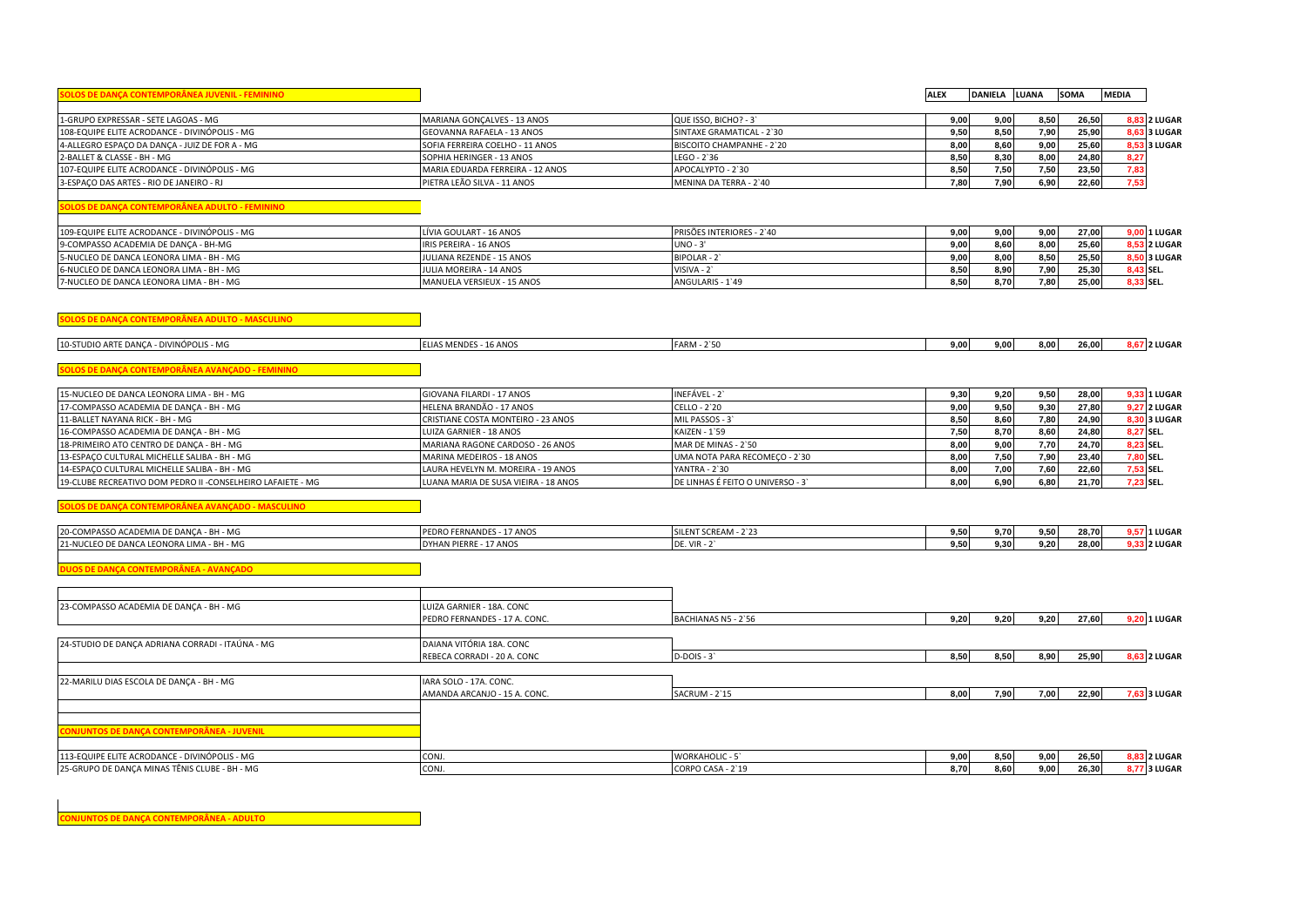| 29-NUCLEO DE DANCA LEONORA LIMA- BH - MG         | <b>CON</b> | PARADOXO - 5      | 9,00 | 9.30 | 9.70 | 28,00 |          | <b>9.33 1 LUGAR</b> |
|--------------------------------------------------|------------|-------------------|------|------|------|-------|----------|---------------------|
| 27-GRUPO DE DANCA MINAS TÊNIS CLUBE - BH - MG    | <b>CON</b> | CYBORG 2.2 - 2`30 | 9,00 | 9.00 | 6.90 | 24.90 |          | <b>8.30 2 LUGAR</b> |
| 26-BALÉ DA ILHA VITÓRIA - VITÓRIA - ES           | CON        | UTOPIA - 3'40     | 8,50 | 8.50 | 7.00 | 24.00 |          | <b>8.00 3 LUGAR</b> |
| 28-STUDIO DE DANÇA ADRIANA CORRADI - ITAÚNA - MG | <b>CON</b> | GRANJEIO - 5      | 7,50 | 8.30 | 6,90 | 22.70 |          | 7.57 SEL            |
| 30-BALLET STUDIO JUMP - BH - MG                  | <b>CON</b> | BÁRBULA - 4`51    | 7,70 | 7.30 | 6,90 | 21,90 | 7.30 SEL |                     |

**CONJUNTOS DE DANÇA CONTEMPORÂNEA - AVANÇADO**

| 34-BALLET NAYANA RICK - BH - MG                          | CON.             | VĚU SUSPENSO - 5               | 8.90 | 8.90 | 7.20 | 25.00 | <b>1.33 2 LUGAR</b> |
|----------------------------------------------------------|------------------|--------------------------------|------|------|------|-------|---------------------|
| 33-MARILU DIAS ESCOLA DE DANCA - BH - MG                 | CON <sub>3</sub> | $ELAS - ?$                     |      | 8.00 | 8.00 | 24.00 | <b>8.00 3 LUGAR</b> |
| 32-ESPACO CULTURAL MICHELLE SALIBA - BH - MG             | CON.             | PARÁBOLA DA VIDA HUMANA - 4`45 | .00  | 8.30 | 6.90 | 23,20 | '.73 SEL            |
| 114-GRUPO CULTURAL DE DANCA - ILHA - RIO DE JANEIRO - RJ | CON <sub>J</sub> | REFÚGIO - 3                    | 7.90 | 7.00 | 7.80 | 22,70 | 7.57 SEL            |
| 31-STUDIO DE DANÇA ADRIANA CORRADI - ITAÚNA - MG         | CON.             | DESMATAMENTO - 4'52            | 7.50 | 7.90 | 6.90 | 22,30 | ',43 SEL            |

**SOLOS DE ESTILO LIVRE PRÉ - FEMININO**

| 35-STUDIO ARTE DANCA - DIVINÓPOLIS - MG                      | LUIZA CALDEIRA DUARTE - 10 ANOS  | TRIBAL - 1'55             | 9.00 | 9.20              | 9.00 | 27.20 | <b>9.07 1 LUGAR</b> |
|--------------------------------------------------------------|----------------------------------|---------------------------|------|-------------------|------|-------|---------------------|
| 39-NUCLEO DE DANCA LEONORA LIMA- BH - MG                     | IZABELA PARAÍSO - 8 ANOS         | WANDINHA-2                | 9.20 | 9.00 <sub>1</sub> | 8.00 | 26.20 | 8.73 2 LUGAR        |
| 38-BALÉ DA ILHA VITÓRIA - VITÓRIA - ES                       | <b>ISABEL CURI BRAZ - 8 ANOS</b> | FOR A DA CAIXINHA - `1`40 | 8.00 | 9.00              | 7.50 | 24.50 | <b>8.17 3 LUGAR</b> |
| 37-ESCOLA MINEIRA DE BAILADOS - BH - MG                      | ICECÍLIA GUIMARÃES - 10 ANOS     | RAINHA DE COPAS - 2`01    | 8.50 | 7.00              | 7.20 | 22.70 | 7.57 SEL            |
| 36-CLUBE RECREATIVO DOM PEDRO II - CONSELHEIRO LAFAIETE - MG | DANIELLA VELOSO FERRAZ - 8 ANOS  | <b>EM MEU MUNDO - 3'</b>  | 7 5N | 7,00              | 7,00 | 21,50 | $-17$ SEL           |

## **SOLOS DE ESTILO LIVRE JUVENIL- FEMININO**

| 44-BALÉ DA ILHA VITÓRIA - VITÓRIA - ES         | MELL VON RANDOW BASILIO - 11 ANOS | DO LADO DE LÁ - 2`20      | 9.00              | 9.00 | 7.50  | 25.50 | <b>8.50 2 LUGAR</b> |
|------------------------------------------------|-----------------------------------|---------------------------|-------------------|------|-------|-------|---------------------|
| 45-STUDIO ARTE DANCA - DIVINÓPOLIS - MG        | JÚLIA COUTO - 11 ANOS             | THE CAVE - 1`50           | 8.70              | 9.10 | 7.10  | 24.90 | <b>8.30 3 LUGAR</b> |
| 45B-ESPACO DAS ARTES - RIO DE JANEIRO - RJ     | LAURA DE JESUS CALMON 12 ANOS     | PLENITIDE 2''46           | 8.90              | 7.50 | 7.00  | 23.40 | 7.80 SEL            |
| 43-CENTRO ARTÍSTICO DANCAR - BARBACENA - MG    | CLARA LOBO REZENDE - 12 ANOS      | ATÉ ONDE EU POSSO LER - 3 | 8.50              | 7.00 | 6.90  | 22.40 | 7.47 SEL            |
| 40-BALÉ DA ILHA VITÓRIA - VITÓRIA - ES         | IZABEL CERUTTI DUTRA - 13 ANOS    | NAYA - 2                  | 8.00              | 7.00 | 6.90  | 21.90 | 7.30 SEL            |
| 42-ALLEGRO ESPAÇO DA DANÇA - JUIZ DE FORA - MG | ÁGATHA RIGANTE - 11 ANOS          | FLOR DE LIS - 2`03        | 8.00              | 6.90 | 7.00. | 21.90 | 7.30 SEL            |
| 41-ALLEGRO ESPAÇO DA DANÇA - JUIZ DE FORA - MG | SOPHIA NASCIMENTO 10 ANOS         | DÉLICATS TANGO - 2`51     | 7.50 <sub>1</sub> | 6.90 | 6.70  | 21.10 | 7.03 SEL            |

**SOLOS DE ESTILO LIVRE ADULTO - FEMININO**

| 49-GRUPO DE DANCA LEONORA LIMA - BH - MG                                      | MARIA LUIZA BRANDÃO - 14 ANOS             | <b>POR SUPUESTO - 2</b> | 9.00.             | 9.10 | 9.00 | 27.10 |           | <b>9.03 1 LUGAR</b> |
|-------------------------------------------------------------------------------|-------------------------------------------|-------------------------|-------------------|------|------|-------|-----------|---------------------|
| 47-GRUPO EXPRESSAR - SETE LAGOAS - MG                                         | BRENDA PRESTES - 15 ANOS                  | GIRA O SOL - 3          | 9.00.             | 7.50 | 8.50 | 25.00 |           | <b>8.33 2 LUGAR</b> |
| 51-NÚCLEO DE DANCA TATIANA FIGUEIREDO - BH - MG                               | MANUELA BIANCA - 15 ANOS                  | CIMEX - 2`50            | 8.50              | 8.00 | 7.50 | 24.00 |           | <b>8.00 3 LUGAR</b> |
| 46-MARILU DIAS ESCOLA DE DANCA - BH - MG                                      | BIANCA NASCIMENTO - 15 ANOS               | RUPTURA - 2`35          | 8.70 <sub>1</sub> | 7.20 | 7.00 | 22.90 | 7.63 SEL. |                     |
| 50-NÚCLEO DE DANCA TATIANA FIGUEIREDO - BH - MG                               | RAISSA FREITAS - 15 ANOS                  | SPIN - 2`30             | 7.00              | 6.90 | 6.90 | 20,80 | 6.93      |                     |
| <b>48-CLUBE RECREATIVO DOM PEDRO DOM PEDRO II - CONSELHEIRO LAFAIETE - MG</b> | MARINA REZENDE HORTA DOS SANTOS - 14 ANOS | SAKURA - 3              | 6.90              | 6.90 | 6.90 | 20,70 | 6,90      |                     |

**SOLOS DE ESTILO LIVRE AVANÇADO - FEMININO**

| 52-GRUPO HARMONIA - BH - MG                                             | GABI COBUCCI - 21 ANOS                       | $GO! - 2'07$     | 9.00 | 9.30 | 8.00 | 26,30 | <b>8.77 2 LUGAR</b> |
|-------------------------------------------------------------------------|----------------------------------------------|------------------|------|------|------|-------|---------------------|
| 54B- BALLET NAYARA RICK BH-MG                                           | <b>LAIS NACIF</b>                            | INDOMITO 2'      | 7.00 | 7.00 | 6.90 | 20,90 | 6.96                |
| 53-CLUBE RECREATTIVO DOM PEDRO DOM PEDRO II - CONSELHEIRO LAFAIETE - MG | MARIA LUÍSA E. L. PEIXOTO DE FARIA - 17 ANOS | FEIXE DE LUZ - 3 | 7.00 | 6,90 | 6,90 | 20,80 | 6,93                |
| 54-CLUBE RECREATIVO DOM PEDRO II - CONSELHEIRO LAFAIETE - MG            | LETICIA TOLENTINO 17 ANOS                    | ABISMO - 3       | 6.90 | 6,90 | 6.70 | 20,50 | 6,83                |
|                                                                         |                                              |                  |      |      |      |       |                     |
| ASICA COSITESSOOD SUES                                                  |                                              |                  |      |      |      |       |                     |
|                                                                         |                                              |                  |      |      |      |       |                     |

| : ELITE ACRODANCE - DIVINÓPOLIS - MG<br>$112-Ft$ | - 13 A. CONC.<br><b>GEOVANNA RAFAELA -</b>      |                           |                       |      |      |       |                 |
|--------------------------------------------------|-------------------------------------------------|---------------------------|-----------------------|------|------|-------|-----------------|
|                                                  | JA FERREIRA - 17<br>YIAKIA EDUAN<br>. IZA. CUNC | EXO 2.1<br>2'40<br>$\sim$ | $\sim$ $\sim$<br>9.OU | 9.00 | 8.90 | 26.90 | <b>72 LUGAR</b> |
|                                                  |                                                 |                           |                       |      |      |       |                 |

**DUOS DE ESTILO LIVRE - ADULTO**

| ) DOM PEDRO II - CONSELHEIRO LAFAIETE - MG<br>-CLUBI<br><b>E RECREATIVO</b> | 'ÚLIA FERREIRA OLIVEIRA - 18A. CONC.             |              |      |      |      |       |                 |
|-----------------------------------------------------------------------------|--------------------------------------------------|--------------|------|------|------|-------|-----------------|
|                                                                             | MARIA LUÍSA E. L. PEIXOTO DE FARIA - 17 A. CONC. | O OUTRO EU - | . JI | 7.90 | 7,90 | 23,30 | <b>73 LUGAR</b> |
|                                                                             |                                                  |              |      |      |      |       |                 |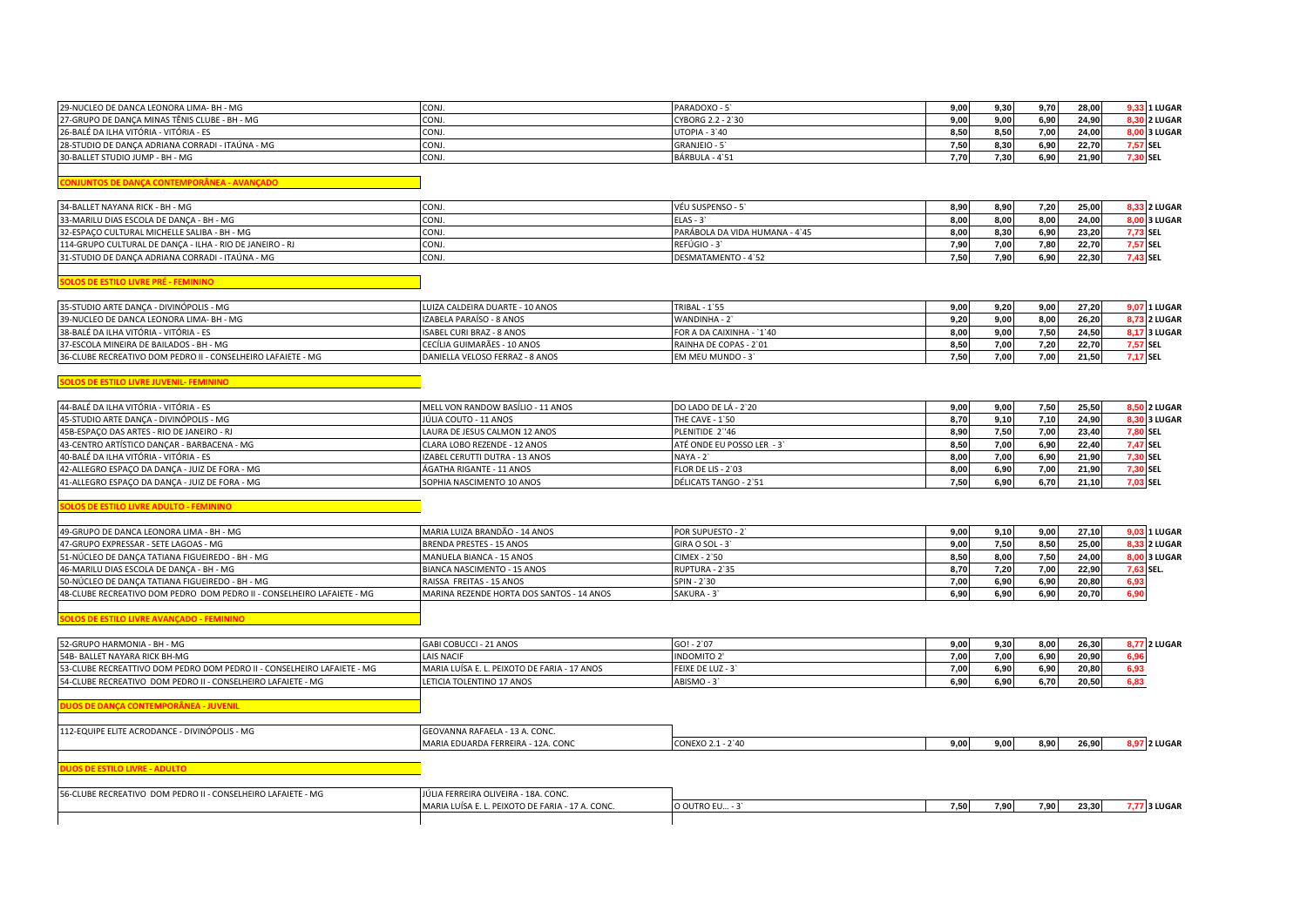| 55-GRUPO DE DANÇA MINAS TÊNIS CLUBE - BH - MG                    | VICTÓRIA VILLELA K. JANNOTTI - 14 ANOS CONC        |                                                    |      |      |      |       |                     |
|------------------------------------------------------------------|----------------------------------------------------|----------------------------------------------------|------|------|------|-------|---------------------|
|                                                                  | INAH JAYME - 14 ANOS - CONC                        | <b>FIO D'ÁGUA - 1'57</b>                           | 8,50 | 7,00 | 7,50 | 23,00 | 7,67 SEL            |
|                                                                  |                                                    |                                                    |      |      |      |       |                     |
| 57-CLUBE RECREATIVO DOM DOM PEDRO II - CONSELHEIRO LAFAIETE - MG | LECKTYCIA PEREIRA FERNANDES TOLENTINO - 17 A. CONC |                                                    |      |      |      |       |                     |
|                                                                  | MARIA EDUARDA DE OLIVEIRA ABRANCHES - 17A, CONC.   | $EM 2, 1 - 3'$                                     | 6,90 | 6,90 | 6,70 | 20,50 | 6.83                |
| <b>CONJUNTOS DE ESTILO LIVRE - JUVENIL</b>                       |                                                    |                                                    |      |      |      |       |                     |
| 58-STUDIO ARTE DANCA - DIVINÓPOLIS - MG                          | CONJ.                                              | ATAQUE DAS SAUVAS - 4                              | 9,70 | 9,00 | 9,50 | 28,20 | <b>9,40 1 LUGAR</b> |
| 60-NÚCLEO DE DANÇA TATIANA FIGUEREDO - BH - MG                   | CONJ.                                              | CHA DE ALICE -4`26                                 | 8,50 | 9,00 | 9,30 | 26,80 | <b>8,93 2 LUGAR</b> |
| 59-CLUBE RECREATIVO DOM PEDRO II - CONSELHEIRO LAFAIETE - MG     | CONJ.                                              | UMA VERTENTE, UMA LEGIÃO. SOMOS O ROCK N ROLL - 5` | 6,90 | 6,70 | 6,90 | 20,50 | 6.83                |
| <b>CONJUNTOS DE ESTILO LIVRE - ADULTO</b>                        |                                                    |                                                    |      |      |      |       |                     |
| 63-GRUPO EXPRESSAR - SETE LAGOAS - MG                            | CONJ.                                              | ELE SEMPRE FALOU  DE ARTE - 5                      | 9,20 | 9,60 | 9,50 | 28,30 | 9,43 1 LUGAR        |
| 61-STUDIO LIFE DANCE - ITAÚNA - MG                               | CONJ.                                              | IRISH - CEILI - 4                                  | 9,00 | 8,50 | 9,00 | 26,50 | <b>8,83 2 LUGAR</b> |
| 65-NÚCLEO DE DANÇA TATIANA FIGUEREDO - BH - MG                   | CONJ.                                              | ARQUEIROS - 4                                      | 8,90 | 7,00 | 8,90 | 24,80 | 8,27 3 LUGAR        |
| 64-STUDIO DE DANÇA ADRIANA CORRADI - ITAÚNA - MG                 | CONJ.                                              | $ZINA - 5$                                         | 8,00 | 6,90 | 7,10 | 22,00 | 7,33 SEL            |
| 62-BALÉ DA ILHA VILA VELHA - VILA VELHA - ES                     | CONJ.                                              | TRILHAS - 2`30                                     | 7,50 | 6,90 | 7,00 | 21,40 | 7,13 SEL            |
| <b>CONJUNTOS DE ESTILO LIVRE - AVANÇADO</b>                      |                                                    |                                                    |      |      |      |       |                     |
| 68-COMPASSO ACADEMIA DE DANÇA - BH - MG                          | CONJ.                                              | VEJA NOS MEUS OLHOS - 4'25                         | 9,20 | 8,50 | 9,50 | 27,20 | <b>9,07 1 LUGAR</b> |
| 70-NUCLEO DE DANÇA LEONORA LIMA- BH-MG                           | CONJ.                                              | REVOAR - 5'                                        | 8,50 | 8,20 | 9,10 | 25,80 | <b>8,60 2 LUGAR</b> |
| 67-STUDIO DE DANÇA ADRIANA CORRADI - ITAÚNA - MG                 | CONJ.                                              | SERTANEAR - 5                                      | 8,50 | 8,00 | 8,50 | 25,00 | <b>8,33 3LUGAR</b>  |

69-BALLET STUDIO JUMP - BH - MG CONJ. KINGDOM DANCE - 5` **8,00 7,00 8,90 23,90 7,97 SEL**

66-GRUPO DE DANÇA MINAS TÊNIS CLUBE - BH - MG CONJ. SINAIS DO SERTÃO - 5`15 **7,90 6,90 8,00 22,80 7,60 SEL**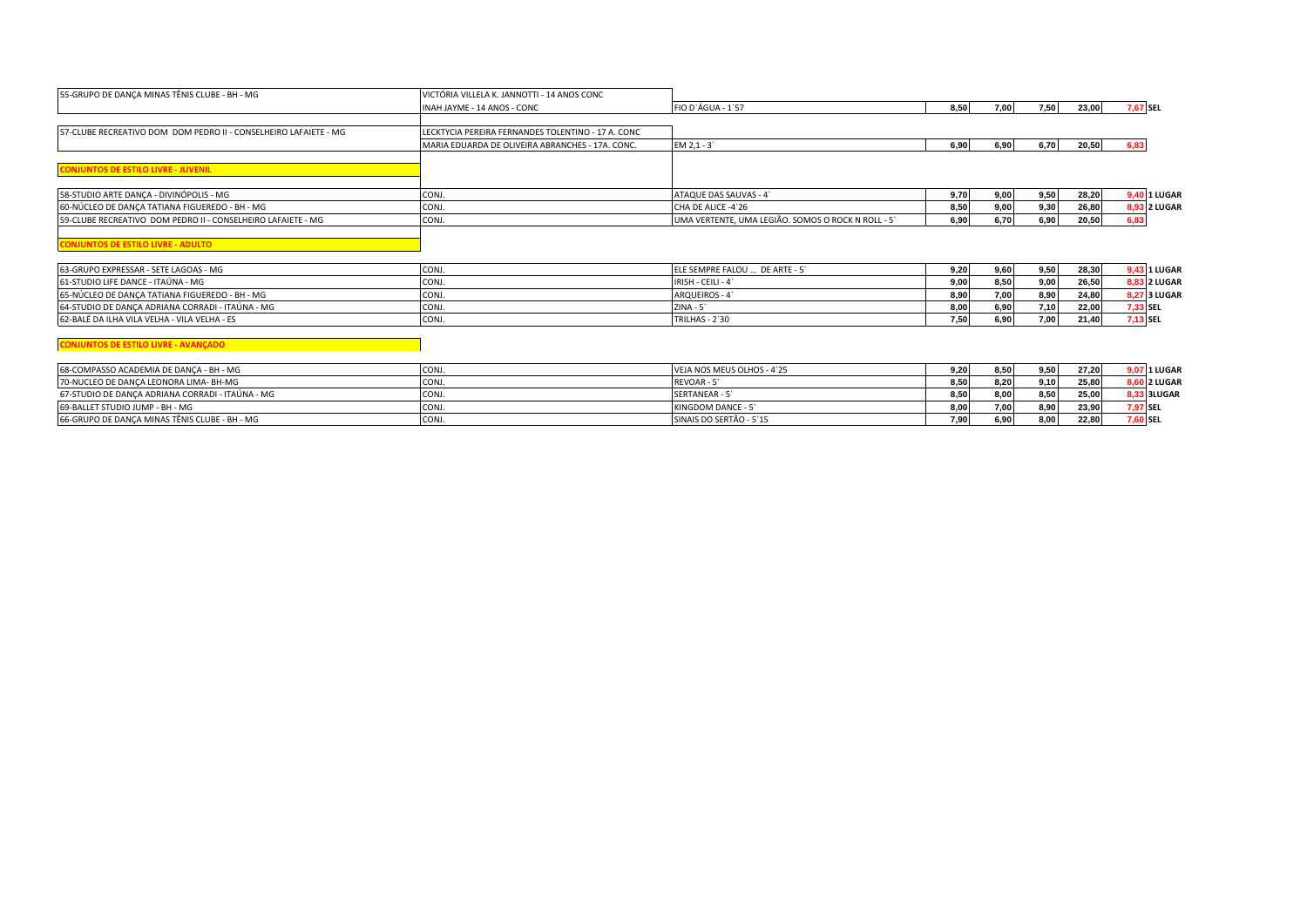| PASSO DE ARTE MINAS - DIA 22 (DOMINGO) DAS 15:00H AS 23H00   |                                             |                                                            |               |                                      |
|--------------------------------------------------------------|---------------------------------------------|------------------------------------------------------------|---------------|--------------------------------------|
| ABERTURA: CIA DE DANÇA BITTENCOURT                           | <b>PRONTUARIO 1</b>                         | 16'                                                        |               |                                      |
| OLOS DE DANÇA URBANA ADULTO - FEMININO                       |                                             |                                                            | <b>ALEX</b>   | DANIELA LUANA SOMA<br><b>MEDIA</b>   |
| 1-STUDIO ARTE DANÇA - DIVINÓPOLIS - MG                       | VITÓRIA MELIRA VIEIRA DE OLIVEIRA - 14 ANOS | MEDUSA - 3                                                 | 8,50<br>8,00  | 25,00<br>8,50<br>8,33 2 LUGAR        |
|                                                              |                                             |                                                            |               |                                      |
| <b>DLOS DE DANCA URBANA AVANCADO - MASCULINO</b>             |                                             |                                                            |               |                                      |
| 2-STUDIO DE BALLET PLIÉ - CONTAGEM - MG                      | HIURE HENRIQUE - 24 ANOS                    | GRATIDÃO - 3                                               | 9,50<br>10,00 | 8,90<br>28,40<br>9,47 1 LUGAR        |
| OS DE DANÇA LIRRANA - ADULTO                                 |                                             |                                                            |               |                                      |
| 3-OFICINA DA DANÇA - BH - MG                                 | OLIVIA NUNES M. CANESCH - 14 ANOS CONC      |                                                            |               |                                      |
|                                                              | MARIA EDUARDA S. GUANAIS - 15 ANOS - CONC   | CONEXÃO URBANA - 3                                         | 8,50<br>8,50  | 7,90<br>24,90<br>8,30 2 LUGAR        |
| <b>UOS DE DANÇA URBANA - AVANÇADO</b>                        |                                             |                                                            |               |                                      |
| 4-STUDIO ARTE DANÇA - DIVINÓPOLIS - MG                       | JÉSSICA DUARTE DE ASSIS - 29A. CONC         |                                                            |               |                                      |
|                                                              | ALICIA CAMPOS - 23A. CONC                   | CAMPO MAGNÉTICO - 3                                        | 9,00<br>8,50  | 8,30<br>25,80<br><b>8,60 2 LUGAR</b> |
| <b>CONJUNTOS DE DANÇA URBANA - JUVENIL</b>                   |                                             |                                                            |               |                                      |
|                                                              |                                             |                                                            |               | 8,30 2 LUGAR                         |
| 5-DK STUDIO - BH - MG                                        | CONJ.                                       | CIRANDA - 3'10                                             | 9,00<br>7,90  | 8,00<br>24,90                        |
| <b>ONJUNTOS DE DANÇA URBANA - AVANÇADO</b>                   |                                             |                                                            |               |                                      |
| 7-STUDIO ARTE DANCA - DIVINÓPOLIS - MG                       | CONJ.                                       | <b>CONTOS IMORAIS - 5'</b>                                 | 9,50<br>9,50  | 9,50<br>28,50<br>9,50 1 LUGAR        |
| 6-EXPRESSÃO URBANA - BH - MG                                 | CONJ.                                       | EXPERIMENTO ARTÍSTICO - 5'                                 | 8,50<br>8,90  | 7,50<br>24,90<br>8,30 2 LUGAR        |
| SOLOS DE JAZZ PRÉ - FEMININO                                 |                                             |                                                            |               |                                      |
| 8-STUDIO ARTE DANÇA - DIVINÓPOLIS - MG                       | MILLA LINHARES - 7 ANOS                     | PEQUENA AVENTUREIRA - 2'33                                 | 9,00<br>9,00  | 9,00<br>27,00<br><b>9,00 1LUGAR</b>  |
| 10-CLUBE RECREATIVO DOM PEDRO II - CONSELHEIRO LAFAIETE - MG | ISADORA MARA CANUTO PEREIRA - 8 ANOS        | UM BARULHO, UM SUMIÇO - 3`                                 | 8,50<br>7,90  | 8,80<br>25,20<br>8,40 2 LUGAR        |
| 9-CLUBE RECREATIVO DOM PEDRO II - CONSELHEIRO LAFAIETE - MG  | MARIA JÚLIA CORDEIRO LUCINDO - 10 ANOS      | O MEU VELOTROL - 3'                                        | 6,90<br>6,90  | 6,90<br>20,70<br>6,90                |
| <b>OLOS DE JAZZ JUVENIL - FEMININO</b>                       |                                             |                                                            |               |                                      |
| 14-MARILU DIAS ESCOLA DE DANÇA - BH - MG                     | PAULA ABREU - 12 ANOS                       | DAYSE DUCK - 2`                                            | 9,00<br>9,30  | 8,80<br>27,10<br>9,03 1 LUGAR        |
| 15-MARILU DIAS ESCOLA DE DANÇA - BH - MG                     | JULIA MORAIS - 13 ANOS                      | SHOW TIME - 2                                              | 8,70<br>8,00  | 9,20<br>25,90<br>8,63 2 LUGAR        |
| 11-ESPACO DAS ARTES - RIO DE JANEIRO - RJ                    | PIETRA LEÃO DA SILVA - 11 ANOS              | GATE NUMBER FOUR - 2'42                                    | 8,50<br>7,00  | 8,17 3 LUGAR<br>9,00<br>24,50        |
| 12-ESPAÇO DAS ARTES - RIO DE JANEIRO - RJ                    | EDUARDA DALTRO SANTOS - 11 ANOS             | WONDERLAND - 2`32                                          | 8,50<br>7,50  | 7,50<br>23,50<br>7,83 SEL.           |
| 13-ESCOLA DE JAZZ DOM PEDRO II - CONSELHEIRO LAFAIETE - MG   | ANA LAURA ALMEIDA PEIXOTO - 14 ANOS         | ELE NÃO ESTÁ LONGE, APENAS ESTÁ DO OUTRO LADO DO CAMINHO 3 | 7,50<br>6,90  | 7,10 SEL.<br>6,90<br>21,30           |
| 16-CLUBE RECREATIVO DOM PEDRO II - CONSELHEIRO LAFAIETE - MG | MARIA EDUARDA B.DA S. ABDON - 11 ANOS       | $LAR - 3'$                                                 | 6,90<br>6,70  | 6,90<br>20,50<br>6,83                |
| <b>OLOS DE JAZZ ADULTO- FEMININO</b>                         |                                             |                                                            |               |                                      |
| 18-EQUIPE ELITE ACRODANCE - DIVINÓPOLIS - MG                 | MARIA JÚLIA BARROS - 15 ANOS                | AINDA HÁ ESPERANÇA - 2`30                                  | 9,50<br>9,80  | 28,30<br>9,00<br>9,43 1 LUGAR        |
| 22-NÚCLEO DE ARTE E DANÇA FLORESTA - BH - MG                 | JULIA NORBERTO - 15 ANOS                    | TOCANDO EM FRENTE - 2'12                                   | 8,90<br>8,00  | 8,90<br>25,80<br>8,60 2 LUGAR        |
| 17-ESPAÇO DAS ARTES - RIO DE JANEIRO - RJ                    | MARIA CLARA NASCIMENTO DA SILVA - 14 ANOS   | ONLY JAZZ - 3'11                                           | 8,00<br>7,90  | 25,20<br>8,40 3 LUGAR<br>9,30        |
| 19-GRUPO EXPRESSAR - SETE LAGOAS - MG                        | <b>BRENDA PRESTES - 15 ANOS</b>             | DUAL-IDADE - 3'                                            | 8,50<br>7,90  | 8,70<br>25,10<br>8,37 SEL            |
| 23-ESPAÇO CULTURAL MICHELLE SALIBA - BH - MG                 | ANA LOUISE CARVALHO - 14 ANOS               | ONDE ANDEI, ONDE FLORI, ONDE FIZ MORADA E ME ENCONTREI - 3 | 7,50<br>6,90  | 7,00<br>21,40<br>7,13 SEL            |
| 21-ESPAÇO ÉRIKA DUTRA - CONTAGEM - MG                        | SOPHIA PRAZERES - 16 ANOS                   | O ESPETACULAR AGORA - 2'52                                 | 6,90<br>6,90  | 7,00<br>20,80<br>6,93                |
| 20-ESCOLA DE JAZZ DOM PEDRO II - CONSELHEIRO LAFAIETE - MG   | MARINA REZENDE HORTA DOS SANTOS - 14 ANOS   | DESCONECTA - 3                                             | 6,90<br>6,70  | 6,90<br>20,50<br>6,83                |
| <b>OLOS DE JAZZ AVANÇADO - FEMININO</b>                      |                                             |                                                            |               |                                      |
| 24-STUDIO DE DANÇA ADRIANA CORRADI - ITAÚNA - MG             | REBECA CORRADI - 20 ANOS                    | ME DE ESPERANÇA - 3'                                       | 9,50<br>9,20  | 28,30<br>9,43 1 LUGAR<br>9,60        |
| 25-ESPAÇO CULTURAL MICHELLE SALIBA - BH - MG                 | JULIA RODRIGUES - 19 ANOS                   | $EL\tilde{A} - 3$                                          | 9,00<br>9,30  | 9,70<br>28,00<br>9,33 2 LUGAR        |
| 31-GRUPO HARMONIA - BH - MG                                  | GABI COBUCCI - 20 ANOS                      | A ÚLTIMA LÁGRIMA - 3`                                      | 9,00<br>9,00  | 9,13 3 LUGAR<br>9,40<br>27,40        |
| 28-PRIMEIRO ATO CENTRO DE DANÇA - BH - MG                    | CAMILA FELIX DA COSTA - 28 ANOS             | AINDA ESTOU VIVA - 2'35                                    | 8,50<br>8,50  | 9,50<br>26,50<br>8,83 SEL            |
| 35-ARTE PLENA NÚCLEO DE DANÇAS - DIVINÓPOLIS - MG            | MICHELY MARA MELO MOREIRA - 23 ANOS         | POR FALAR EM SAUDADE 2'30                                  | 8,90<br>8,70  | 8,00<br>25,60<br>8,53 SEL            |
| 29-GRUPO HARMONIA - BH - MG                                  | MARINA ANDRADE - 21 ANOS                    | SER E ESTAR - 2'47                                         | 8,00<br>7,50  | 9,10<br>24,60<br>8,20 SEL            |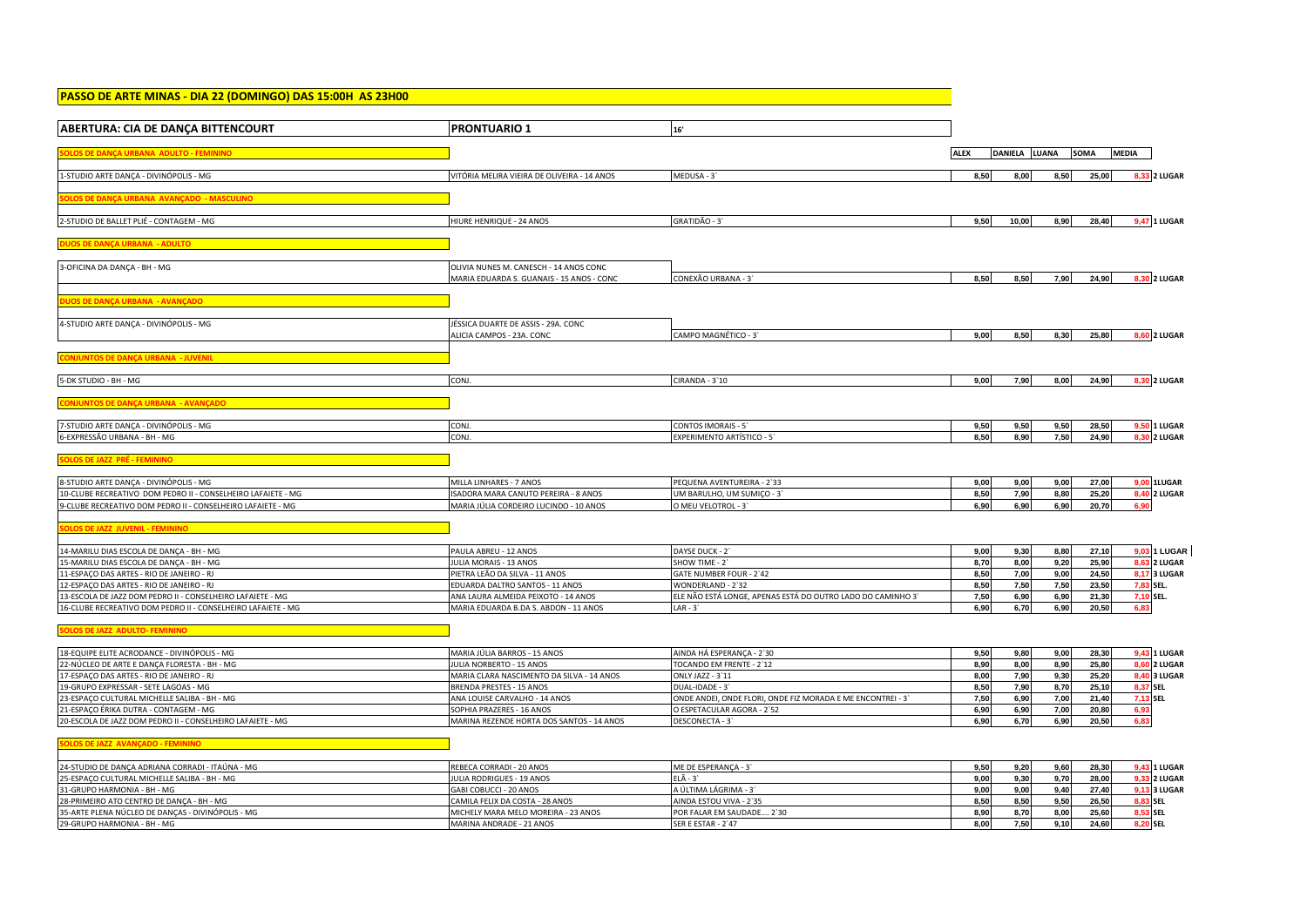| 30-GRUPO HARMONIA - BH - MG                                                    | JULIA GOMES - 21 ANOS                           | SUJEIÇÃO - 2`47                 | 7,50 | 7,00         | 8,60 | 23,10          | 7,70 SEL     |
|--------------------------------------------------------------------------------|-------------------------------------------------|---------------------------------|------|--------------|------|----------------|--------------|
| 27-PRIMEIRO ATO CENTRO DE DANÇA - BH - MG                                      | MARCELA RIBEIRO DE QUEIROZ - 25 ANOS            | ENCATARE - 2'40                 | 7,70 | 6,90         | 8,00 | 22,60          | 7,53 SEL     |
| 26-PRIMEIRO ATO CENTRO DE DANÇA - BH - MG                                      | SOFIA DE CARVALHO BRITTO SOUSA - 26 ANOS        | JAZZ AND BLUES - 2'50           | 7,00 | 6,90         | 8,60 | 22,50          | 7,50 SEL     |
| 33-ESPAÇO DAS ARTES - RIO DE JANEIRO - RJ                                      | PATRÍCIA DE MUROS - 21 ANOS                     | <b>BELIVE - 3'10</b>            | 7,50 | 6,90         | 7,50 | 21,90          | 7,30 SEL     |
| 34-ARTE PLENA NÚCLEO DE DANÇAS - DIVINÓPOLIS - MG                              | LARISSA ALVES DA SILVA - 24 ANOS                | ENQUANTO EU CHORO - 2`26        | 7,00 | 6,90         | 7,00 | 20.9           | 6.96         |
| 32-CLUBE RECREATIVO DOM PEDRO II - CONSELHEIRO LAFAIETE - MG                   | MARIA EDUARDA DE OLIVERA ABRANCHES-17A.         | LASCÍVIA - 3`                   | 6,90 | 6,70         | 6,90 | 20,50          | 6,83         |
| <b>DUOS DE JAZZ - PRÉ</b>                                                      |                                                 |                                 |      |              |      |                |              |
| 36-ESPAÇO ÉRIKA DUTRA - CONTAGEM - MG                                          | ANA CAROLINA DE OLIVEIRA - 10 ANOS CONC         |                                 |      |              |      |                |              |
|                                                                                | MANUELLA GOMES - 10 ANOS CONC                   | ALÔ! - 2`45                     | 9,00 | 8,90         | 9,00 | 26,90          | 8,97 2 LUGAR |
|                                                                                |                                                 |                                 |      |              |      |                |              |
| 37-CLUBE RECREATIVO DOM PEDRO II - CONSELHEIRO LAFAIETE - MG                   | DANIELLA VELOSO FERRAZ - 8 ANOS CONC            |                                 |      |              |      |                |              |
|                                                                                | ISADORA MARA CANUTO PEREIRA - 8 ANOS CONC       | PARA IR Á LUA - 3'18            | 8,50 | 6,90         | 7,00 | 22,40          | 7,47 3 LUGAR |
|                                                                                |                                                 |                                 |      |              |      |                |              |
| <b>DUOS DE JAZZ - JUVENIL</b>                                                  |                                                 |                                 |      |              |      |                |              |
| 38-CLUBE RECREATIVO DOM PEDRO II - CONSELHEIRO LAFAIETE - MG                   | ANA LAURA ALMEIDA PEIXOTO - 14 ANOS CONC        |                                 |      |              |      |                |              |
|                                                                                | MARINA REZENDE HORTA SANTOS - 15 ANOS CONC      | QUANDO VOCÊ FOR EMBORA - 3'10   | 6,90 | 6,90         | 6,90 | 20,70          | 6.90         |
|                                                                                |                                                 |                                 |      |              |      |                |              |
| <b>DUOS DE JAZZ - ADULTO</b>                                                   |                                                 |                                 |      |              |      |                |              |
| 39-EQUIPE ELITE ACRODANCE - DIVINÓPOLIS - MG                                   | LÍVIA GOULART - 16 ANOS CONC                    |                                 |      |              |      |                |              |
|                                                                                | MARIA JÚLIA BARROS - 15 ANOS CONC               | SINUOSAS - 3                    | 9,00 | 9,70         | 9,00 | 27,70          | 9,23 1 LUGAR |
|                                                                                |                                                 |                                 |      |              |      |                |              |
| <b>DUOS DE JAZZ - AVANÇADO</b>                                                 |                                                 |                                 |      |              |      |                |              |
| 40-COMPASSO ACADEMIA DE DANÇA - BH - MG                                        | LUIZA GARNIER - 18 ANOS CONC                    |                                 |      |              |      |                |              |
|                                                                                | PEDRO FERNANDES - 17 ANOS CONC                  | MEU LAR - 3                     | 8,80 | 9,00         | 8,20 | 26,00          | 8,67 2 LUGAR |
|                                                                                |                                                 |                                 |      |              |      |                |              |
| 41-PRIMEIRO ATO CENTRO DE DANÇA - BH - MG                                      | CAMILA FELIX DA COSTA - 28 ANOS CONC            |                                 |      |              |      |                |              |
|                                                                                | MARIA EDUARDA GOUVEA JUNOT - 17 ANOS CONC       | ATRACCION - 2'35                | 9,00 | 8,00         | 9,00 | 26,00          | 8,67 2 LUGAR |
| 42-GRUPO HARMONIA - BH - MG                                                    | MARINA ANDRADE - 21 ANOS - CONC                 |                                 |      |              |      |                |              |
|                                                                                | CAROLINE MATOS - 19 ANOS - CONC                 | EXPECTATIVA - 3'                | 7,00 | 6,90         | 8,00 | 21,90          | 7,30 3 LUGAR |
|                                                                                |                                                 |                                 |      |              |      |                |              |
| 43-GRUPO HARMONIA - BH - MG                                                    | ANA CLARA MARQUES - 24 ANOS                     |                                 |      |              |      |                |              |
|                                                                                | JULIA GOMES - 21 ANOS                           | <b>TOUJOURS? - 2'30</b>         | 6,90 | 6,70         | 7,50 | 21,10          | 7,03 SEL     |
|                                                                                |                                                 |                                 |      |              |      |                |              |
| 44-CLUBE RECREATIVO DOM PEDRO II - CONSELHEIRO LAFAIETE - MG                   | MARIA EDUARDA DE OLIVEIRA ABRANCHES - 17A. CONC |                                 |      |              |      |                |              |
|                                                                                | BRUNO EDUARDO STEFANI - 26 ANOS - CONC          | AVIÕES DE PAPEL - 3             | 7,00 | 6,80         | 6,90 | 20,70          | 6.90         |
| <b>CONJUNTOS DE JAZZ - PRÉ</b>                                                 |                                                 |                                 |      |              |      |                |              |
|                                                                                | CONJ.                                           | DESCONFIGURANDO - 4             | 9,00 |              | 9,10 |                | 9,20 1 LUGAR |
| 46-STUDIO LE DANCE - NOVA LIMA - MG<br>45-STUDIO ARTE DANÇA - DIVINÓPOLIS - MG | CONJ.                                           | TRAVESSURAS NO PICADEIRO - 3`10 | 8.80 | 9,50<br>9,00 | 8.80 | 27,60<br>26.60 | 8,87 2 LUGAR |
|                                                                                |                                                 |                                 |      |              |      |                |              |

**CONJUNTOS DE JAZZ - JUVENIL** 

| 52-STUDIO ARTE DANCA - DIVINÓPOLIS - MG                      | CON <sub>J</sub> | CAMINHANTES BRANCOS - 4                | 9.50 | 9.20 | 9.20 | 27.90 | <b>9,30 1 LUGAR</b> |
|--------------------------------------------------------------|------------------|----------------------------------------|------|------|------|-------|---------------------|
| 50-GRUPO DE DANÇA MINAS TÊNIS CLUBE - BH - MG                | CONJ.            | ARGILA - 3`32                          | 9.00 | 9.50 | 9.10 | 27.60 | <b>9.20 2 LUGAR</b> |
| 51-BALLET NAYANA RICK - BH - MG                              |                  | COM QUE ROUPA EU VOU? - 3'55           | 9.00 |      | 9.00 | 27.00 | <b>9.00 3 LUGAR</b> |
| 53-BALLET NAYANA RICK - BH - MG                              |                  | DE VOLTA AOS TEMPOS DA BRILHANTINA - 4 | 8.90 |      | 9.00 | 26.40 | 8.80 SEL.           |
| 48-MARILU DIAS ESCOLA DE DANCA - BH - MG                     | CONJ.            | FORROZEANDO - 4                        | 8.50 |      | 9.00 | 25.50 | 8.50 SEL.           |
| 47-STUDIO LE DANCE - NOVA LIMA - MG                          |                  | <b>EMBALOS DE DANCIN DAYS - 5'</b>     | 7.50 |      | 7.60 | 22.00 | 7.33 SEL.           |
| 49-CLUBE RECREATIVO DOM PEDRO II - CONSELHEIRO LAFAIETE - MG | CONJ.            | DOMINÓS - 5'10                         | 6.90 |      | 6.90 | 20.60 |                     |

**CONJUNTOS DE JAZZ - ADULTO** 

| 59-<br>)- NÚCLEO DE ARTE E DANCA FLORESTA - BH - MG | CON.  | A - BEM-VINDOS A CRUNCHEM HALL -<br><b>MATILDA</b> | 9.50 <sub>1</sub> | 850   | <b>0.40</b> | 27.40  | <b>13 1 LUGAR</b> |
|-----------------------------------------------------|-------|----------------------------------------------------|-------------------|-------|-------------|--------|-------------------|
| E - DIVINÓPOLIS - MG<br>55-EQUIPE ELITE ACRODANCE   | ICON. | ABSTRUSO -                                         | 9.00              | 9.00. | - --        | 27.30  | .10 2 LUGAR       |
| 60-PRIMEIRO ATO CENTRO DE DANCA - BH - MG           | CON.  | BROADWAY SHOW - 4                                  | 9.00              | 8.00  | 9.00        | 26.001 | .67 3 LUGAF       |
| 61-MARILU DIAS ESCOLA DE DANÇA - BH - MG            | CONJ. | MARYLINS -                                         | 3.50              | 7.00  | o nn        | 24.40  | <b>9.13 SEL</b>   |